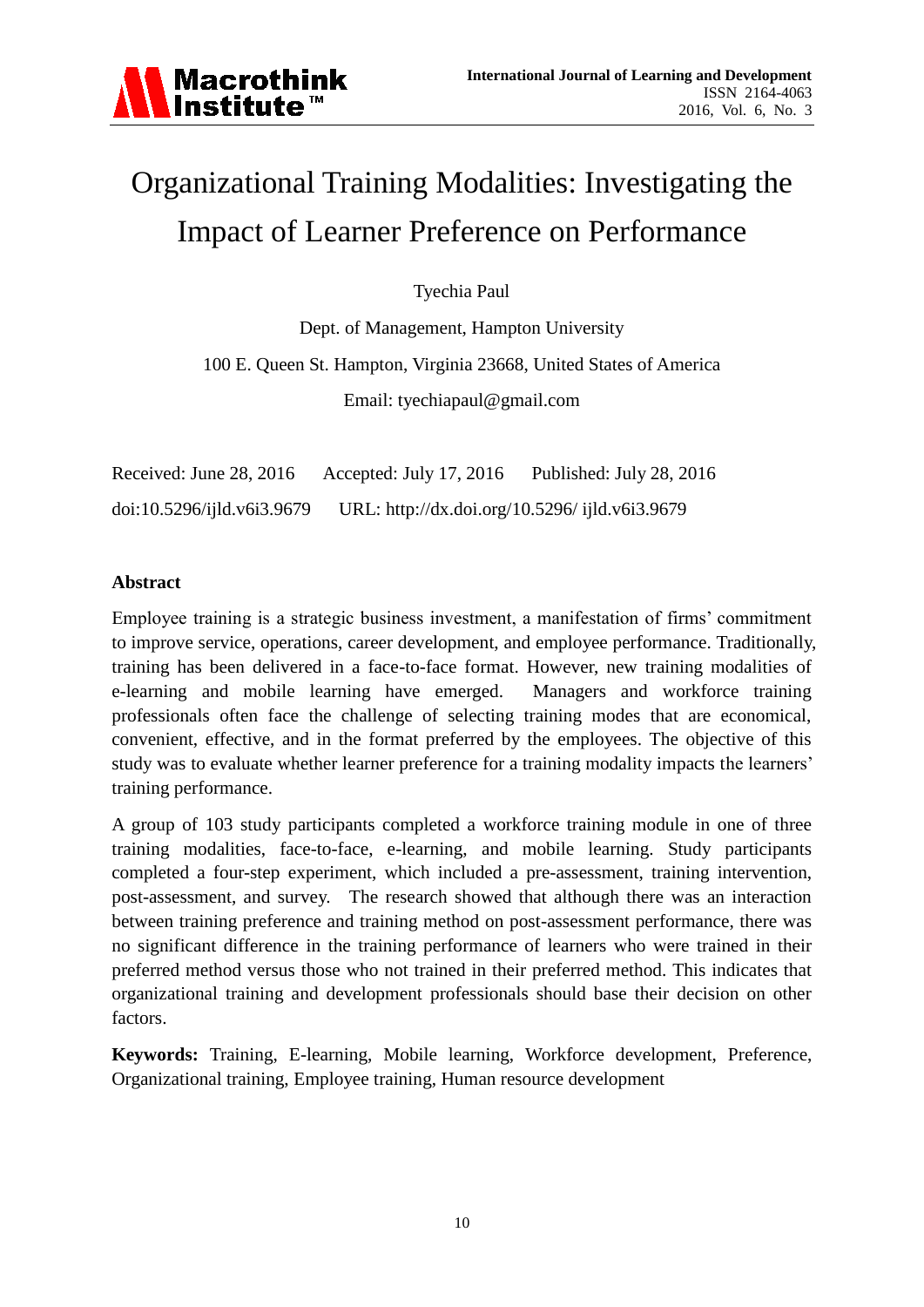

# **1. Introduction**

Development of a well-trained workforce is a human capital investment activity that has always been a priority of management. This commitment has been substantiated by the fact that U.S. companies spent over \$70 billion for training in the United States and \$130 billion on training their employees globally (Bersin, 2014). Managers have faced the problem of determining which training delivery method is most viable for the firm, and which will attain the most learner participation. Learners often indicate very strong preferences for one training method over others. The three training delivery methods examined in this study were face-to-face training (FTF), e-learning, and the newest training delivery method, mobile learning (American Society for Training and Development, 2006).

The research objective was to assess whether learners' training modality preference impacts their training performance. Learning was measured using pre- and post-training assessments that evaluated students' performance throughout a course (Walvoord, 2010). Learner preference was measured by subjects' survey responses. The research design was an experiment in which a common training module was executed with three groups and developed under accepted instructional design methods.

The research objective was to measure training performance among learners grouped by training preference. Learners were surveyed to indicate whether they preferred to receive training via e-learning, mobile learning, or FTF training. For the purpose of this study, e-learning is defined as a self-paced electronic learning module taken on a stationary personal computer without the involvement of a live instructor. Such modules may include video, assessment questions or other interactivity in a computer interface that provides immediate feedback. There is no external party evaluation required (Welsh, Wanberg, Brown, & Simmering, 2003). Mobile learning is defined herein as e-learning taken via smartphone, laptop, or tablet (Kansas State University, 2013; Moore, 2011), and face-to-face training (FTF) is live training delivered with the learners and instructor in a physical classroom setting (Gaither, 2009).

#### **2. Literature Review**

Organizational training and development has always been a priority of management. Wang, Sun, Li, and Xuejun (2008) discussed the needs gap that remains after companies hire qualified employees. After selecting employees with satisfactory and even exceptional levels of formal education, employer-provided training is still necessary. Formal schooling from traditional universities provides students with the general knowledge and transferable skill sets that are portable to many employers. Yet, most employers still require firm- and industry-specific skills that cannot be provided by such general training. The dynamic technological environment and organizational change make ongoing employer-provided training necessary. In the labor market, employer-provided training can be substituted for traditional schooling. Employees can achieve the same degree of occupational skill with less formal schooling and more on-the-job training or vice versa (Wang, Sun, Li, & Xuejun, 2008).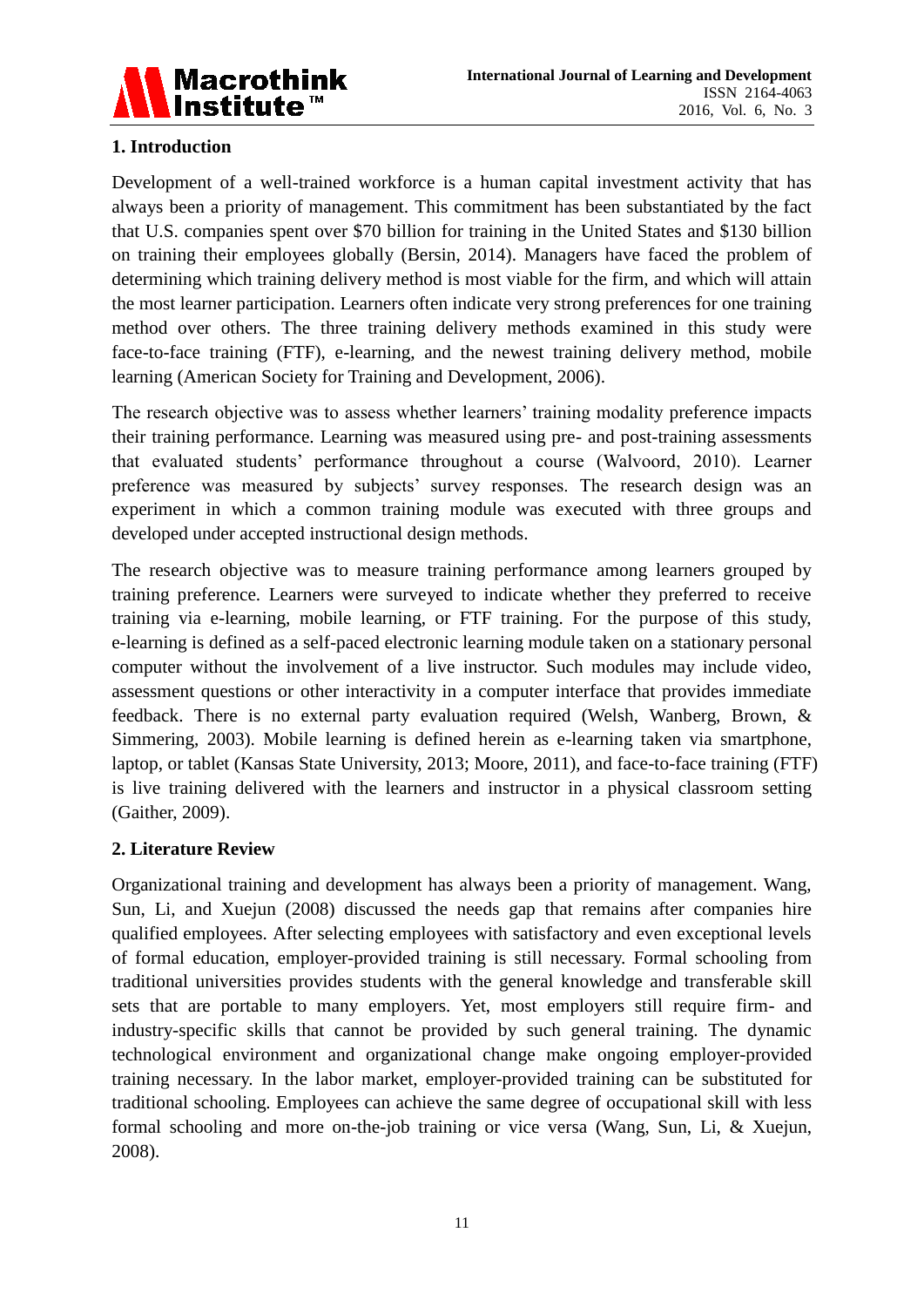

Workforce training and development has been a major commitment for corporations that comes at a high cost. The Association for Talent Development (ATD) estimated in its 2013 State of the Industry report that organizations spent \$164.2 billion on employee training in 2012, up from \$125.9 billion in 2009 (Stern, 2011). Of the 2013 training expenditures, 61% or \$100.2 billion was spent internally. Twenty-eight percent, \$46 billion, was spent procuring external training services, and the remaining 11%, or \$18 billion, was spent on employees' tuition reimbursement (ATD, 2013). See Figure 1. Bolman and Deal (2008) evaluated the importance of training by examining the other end of the spectrum, the untrained worker. They described untrained and undertrained employees as harmful to the organization in four ways: "shoddy quality, poor service, higher costs, and costly mistakes" (Bolman & Deal, 2008, p. 148).



Figure 1. Organizational Training Expenditure

Organizations have become so committed to employee development that many, like Caterpillar Inc., Bell Atlantic, DLA Piper, Merrill Lynch, and Boeing, have implemented internal corporate universities (Blass, 2005; Paul, 2014). These universities exist within organizations' training departments. Training departments are responsible for managing the development, acquisition, and delivery of employee training. They must do so despite limited budgets, varying learner preferences, and often a geographically dispersed workforce (Welsh, Wanberg, Brown, & Simmering, 2003).

#### *2.1 Benefits of a Well-Trained Workforce*

Organizations can minimize turnover and optimize performance by offering professional development opportunities, including training (Kelley, 2014). One critical factor driving employers to offer more training has been the decreasing shelf life of knowledge due to organizational, industrial, economic, and technological change. In some industries, the shelf life of knowledge is just one to two years. This generates the need for not only one-time new hire training, but also ongoing workforce training. Existing and prospective employees find employer-provided training and formal corporate universities desirable, and it creates for the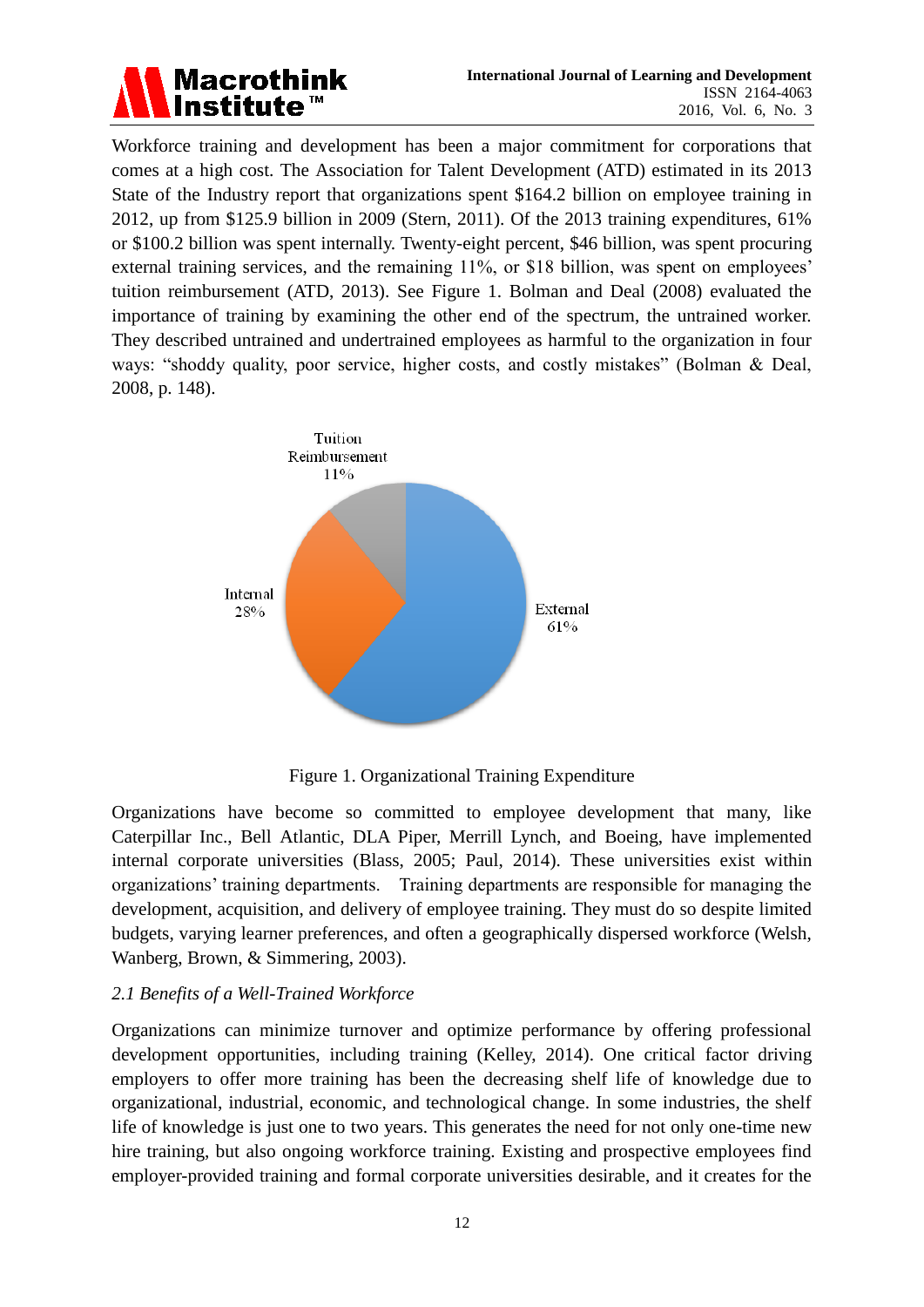

firm a reputation of being an employer of choice in their respective industry (Meister, 1998). Companies have used their investment in employee education as evidence of their competitive advantage because they are able to recruit, develop, and retain the best and brightest talent (Meister, 1998). According to the American Supply Association (2008), other strategic reasons firms cited for providing training include improving profitability, sustaining competitive advantage, aligning employee skills and behaviors to strategic initiatives, minimizing turnover, and increasing sales.

Electronic learning has emerged as a substitute to traditional FTF training. Electronic learning allows managers to deliver consistent training content quickly to a large, geographically dispersed workforce (Welsh, Wanberg, Brown, & Simmering, 2003). This method of training delivery has proven to be much less expensive than the FTF training that firms have historically offered their employees (DeRouin, Fritzsche, & Salas, 2005).

#### *2.2 Training as Human Capital Development*

Organizations are willing to invest in training, understanding that it can be difficult to precisely measure the return on investment (ROI). For manufacturing and sales companies, ROI can be measured by a change in the number of units produced or accounts created as a consequence of employee training. For example, an internal study at Motorola identified ROI of \$29 for each dollar invested in sales training (Bolman & Deal, 2008). In this increasingly knowledge-based economy, professional service companies find it difficult to measure return on investment for training because doing so would require the isolation of training as the sole independent variable influencing changes to profit (Stern, 2011). When the company's product is less tangible, as in knowledge-based or professional service companies, it is difficult to quantify ROI in a manner meaningful to that organization (Phillips, 2003). According to Bill Stetar founder of Performance Technology Group (2003), "There is no other workplace issue on which so much money is spent with as little accountability as training" (Barron, Berger, & Black, 1999, p.6). Despite the challenges with quantifying ROI of training, companies still recognize its value.

Barron, Berger, and Black (1999) established that the value of training has been found in its effect on employee wages, productivity, and competitive advantage. They examined the relationship between starting wage, wage growth, and productivity growth. In their study, they found a weak correlation between wage growth and employee training, but a high correlation between productivity growth and training (Barron, Berger, & Black, 1999). The effect of one hour of training on productivity growth is five times larger than its effect on wage growth (Wang, Sun, Li, & Xuejun, 2008). Lundquist (2009) found that when a sample of legal secretaries at U.S. firms completed employer-provided document production training, their rate of proficiency increased by 48%. Lundquist estimated that following assessment and targeted employee training, firms can realize a cost savings of \$755,685 after the first year. This savings estimate was a function of fewer salaries, less time lost formatting documents, fewer overtime hours, fewer calls to the Help Desk, and reduced document corruption (Lundquist, 2009).

Organizations have been reevaluating the traditional FTF training delivery method. For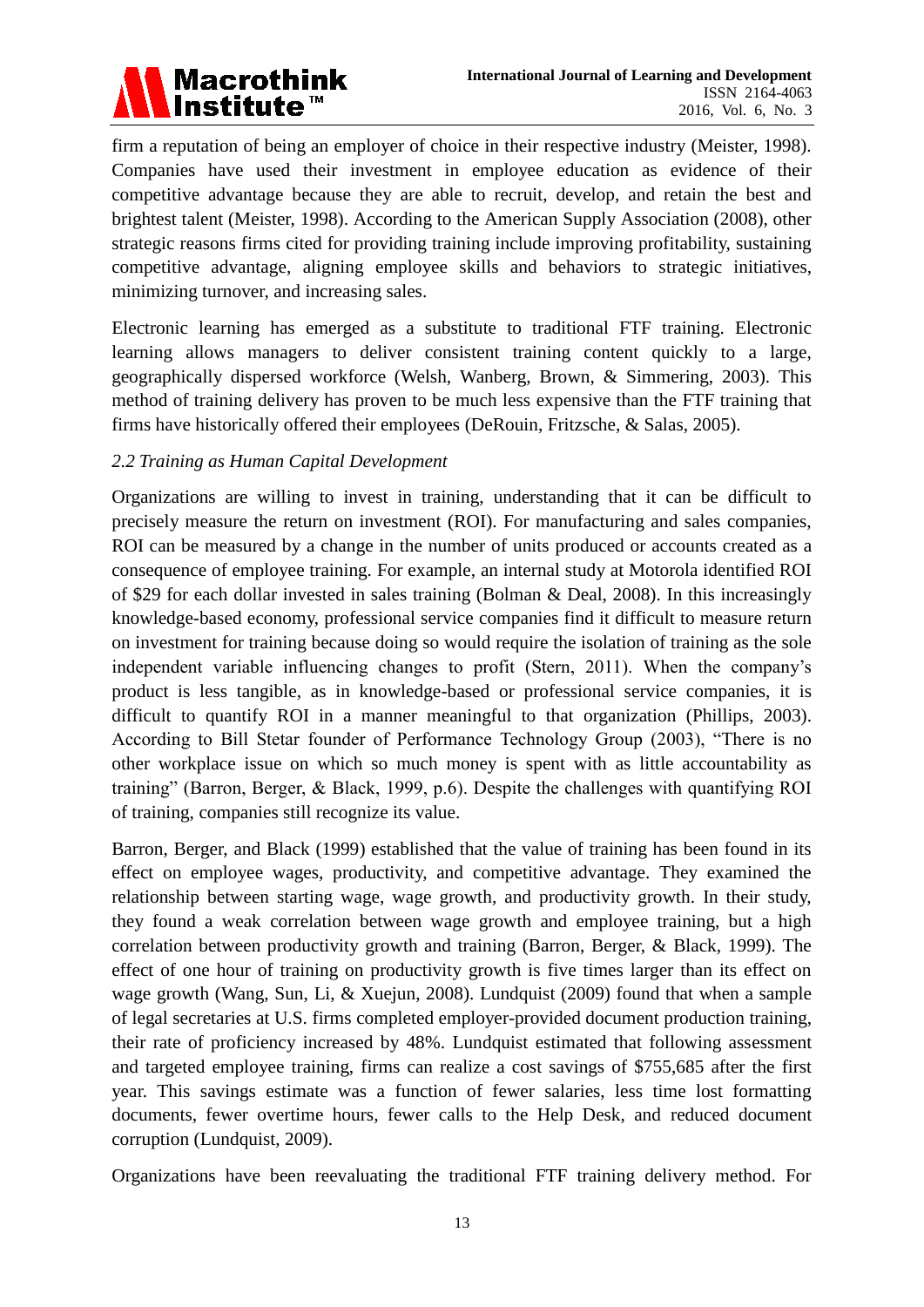

example, Caterpillar University, the training and development unit of Caterpillar, Inc., reported a 40% cost savings between traditional instructor-led training and less expensive e-learning (Stacy & Taylor, 2010). By implementing distance learning, the U.S. Army National Guard decreased training costs by \$1.6 million. Budget Rent-A-Car spent \$2,000 per learner for a two-week training course. After implementing a distance learning program, they reduced the cost per learner to \$156 for the same course. Bell Atlantic realized an ROI of 366% for its computer-based learning program. When Boeing deployed business strategy e-learning to 17,000 geographically dispersed managers, it realized an immediate costs savings of \$9 million in travel expenses (Burgess & Russell, 2003).

New technologies offer innovative and cost effective ways to deliver enterprise-wide training programs. These new technological methods also provide the advantage of delivering training more consistently to all employees, ensuring the uniformity of the content delivered, increasing the ease with which training content can be updated, reducing travel costs, and providing on-demand training anytime, anywhere (DeRouin, Fritzsche, & Salas, 2005).

#### *2.3Face-to-Face Training*

Traditional FTF training is delivered to learners and led by an instructor in a physical location (Gaither, 2009). Chief Learning Officer Magazine surveyed chief learning officers across industries and determined that in 2014, for the first time, chief learning officers (CLOs) delivered more training with e-learning than with the traditional FTF method. The survey results revealed a decline in FTF training since 2010 and a significant increase in asynchronous and synchronous e-learning. In upcoming years, CLOs expect FTF training to represent a lessening percentage of their training portfolio, mainly due to the high cost of this training modality. Firms will adjust their training delivery methods based on convenience and cost (Anderson, 2014).

As Anderson (2014) reported, CLOs try to apply the right delivery method for the training content, of which there are two main types: business skills courses and information technology (IT) courses. Managers and their employees often prefer one modality over another for certain content, and overall, the preference for FTF has been declining. However, CLOs still see the value in FTF training for some business soft skills courses that require live, in-person interaction with instructors and peers (Anderson, 2014).

Between 2013 and 2014, FTF or classroom training decreased by 1.1%, and e-learning offerings, both synchronous and asynchronous, increased from 28.7% to 32.6% of training offerings. Use of FTF training has been slowly decreasing while the use of e-learning has been rapidly increasing for workforce training. According to the same CLO magazine study, 57% of respondents preferred to offer business skills training via the FTF method, but only 29% preferred FTF delivery of technical training (Anderson, 2014).

Learners and their organizations have historically had a strong preference towards FTF training. While there have been some benefits, there are also several significant drawbacks to that modality. Learners get the benefit of receiving training in a classroom environment, away from the noise and distractions of their regular work area. FTF training allows learners to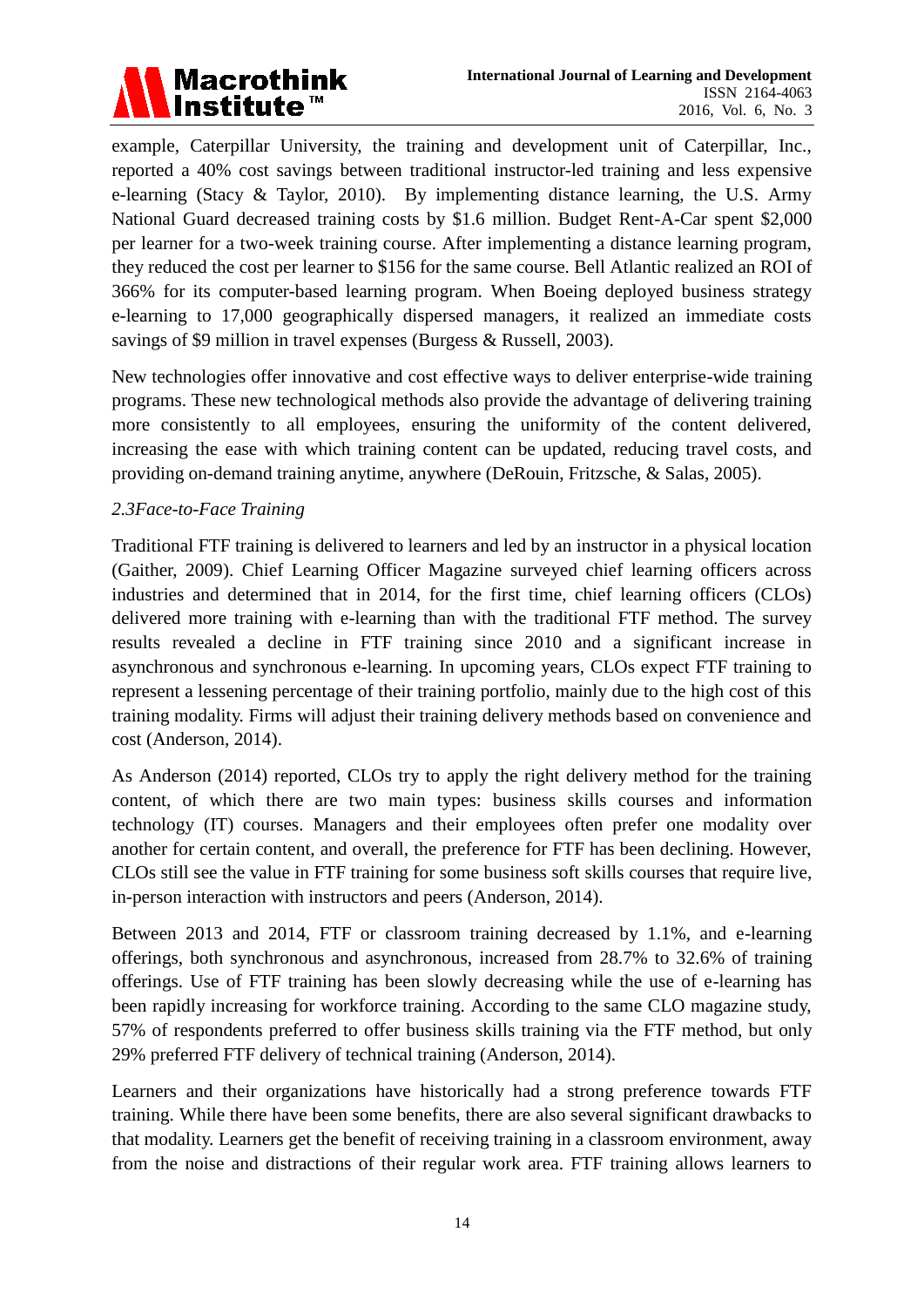

interact with one another and their instructor in a live, professional manner that other forms of training do not allow. For soft skills training, they can engage in role-playing activities that would be difficult to synthesize via e- or m-learning. Disadvantages of FTF training have included logistical challenges. In order to participate in FTF training, employees are essentially be removed from their regular work responsibilities for the duration of the training session plus any travel time to get to the training location. This reduces the volume of work that would normally be performed by employees during the time spent in training, and thus, temporarily decreases their productivity. It is also difficult to schedule FTF training at a time and location that will allow the target audience to attend. While receiving the training, employees are removed from the equipment, processes, and materials that they actually use in their jobs. However, for some types of training, it is more advantageous for learners to have access to those resources in order to gain hands-on experience during training (Business and Legal Resources, 2011).

Other disadvantages include the fact that no two FTF training sessions are the same. Learners have different questions and feedback, and the discourse of the session can digress. Even when the lecture is explicitly scripted, the live nature of the class makes the content of different sessions' discussions inconsistent, and time constraints make it difficult to cover all required content when digressions occur (Paul, 2014).

Face-to-face training instructors must often cram as much information as possible into one scheduled session in order to deliver the required information. This is because it is generally easier to schedule learners for one long training session, instead of multiple separate, although shorter, FTF training events (Paul, 2014).

The most substantial disadvantage to FTF training has been the excessive costs associated with that training modality. When companies offer FTF training, they incur the costs of instructor compensation, travel-related expenditures and reimbursements for instructors and learners, as well as indirect expenses associated with lost productivity and coverage for employees' time spent attending FTF training sessions (DeRouin, Fritzsche, & Salas, 2005). Face-to-face training costs companies approximately 40% more than electronic training methods (Stacy & Taylor, 2010).

#### *2.4 E-Learning*

According to Welsh, Wanberg, Brown, and Simmering (2003), there are many benefits of e-learning for organizational training. The advantages of offering e-learning include the ability to provide employees with consistent training globally, reduce the training delivery cycle time, maximize learner convenience, minimize information overload, and reduce expenses.

Organizations have often been required to offer regulatory training in order to remain compliant to the governing bodies within their industry or locale. Large organizations may find it very time consuming, costly, labor intensive, and overall difficult to deliver such training within the timeframe required by the regulatory body. For instance, the law firm DLA Piper has utilized e-learning to deliver required sexual harassment training biennially to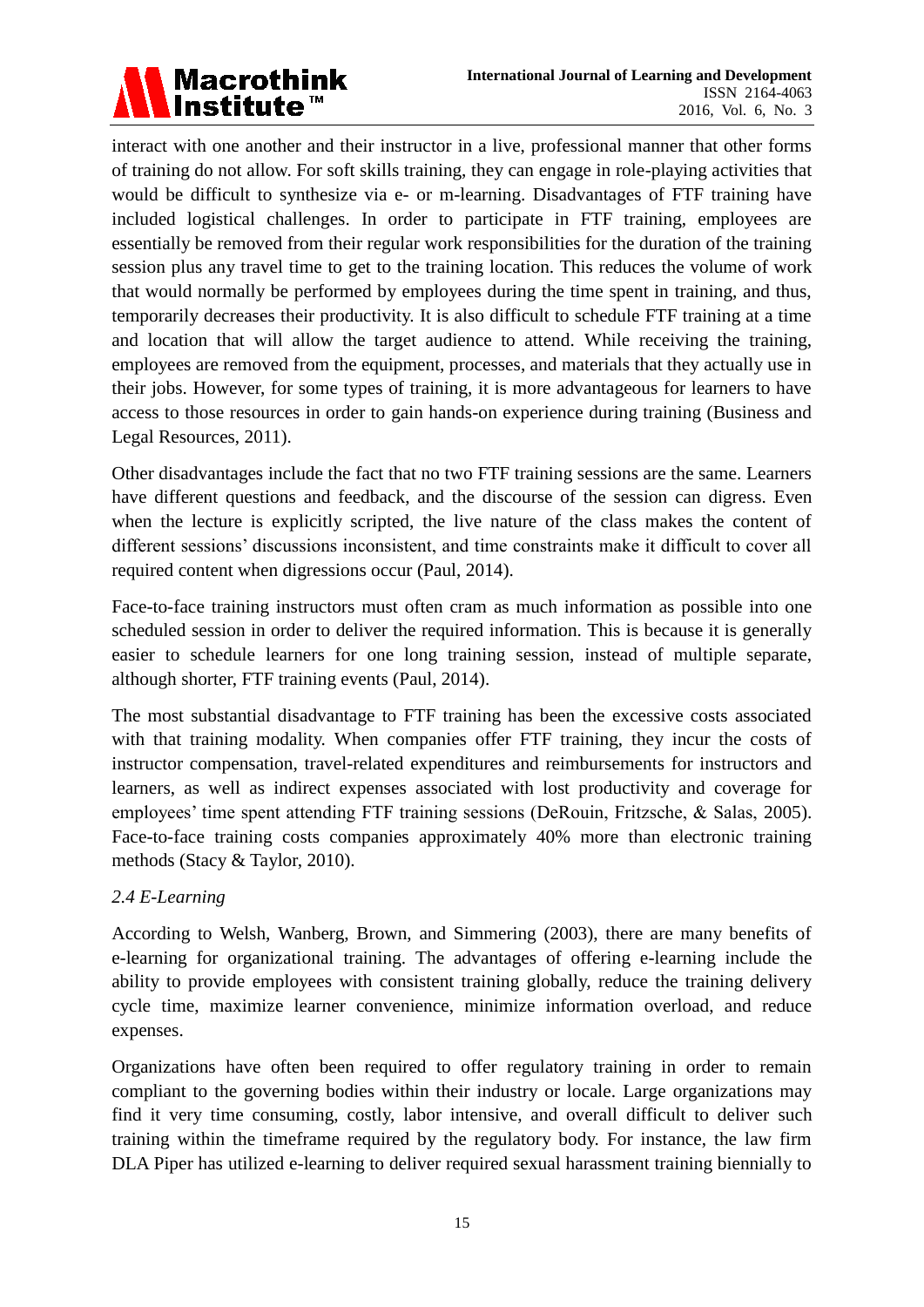

all employees in California. The firm's management, realizing the value of the content, decided to exceed that state requirement and deliver the training to all employees nationwide as an e-learning module. By deploying as e-learning, the sexual harassment training was delivered their workforce nationwide quickly, consistently, compliantly and less expensively than live training (Paul, 2014). The e-learning benefits of speed, consistence, compliance, and cost-effectiveness are optimally realized when there is a large, geographically dispersed learner population and the training is required often (Welsh, Wanberg, Brown, & Simmering, 2003). All three of these conditions were realized in the case of DLA Piper. The firm employs a workforce of approximately 3,000 across 30 offices nationwide. It adhered to a biennial delivery of the sexual harassment e-learning, including the performance of regular course updates to remain compliant (Paul, 2014).

Electronic learning allows learners to control both the duration and timeliness of the training without overwhelming them with a large volume of information at once. The just-in-time nature of e-learning allows learners to isolate and access the exact topics they need precisely when that information is needed. With e-learning, organizations can track learners' activity in the modules and their mastery of the skills therein by including quizzes and other engaging activities in the course. Organizations can track this activity by housing their e-learning modules and training records in internal learning management systems, which log learner access to the course, quiz scores, and completion status (Welsh, Wanberg, Brown, & Simmering, 2003).

#### 2.4.1 E-Learning Studies

The ROI Institute, surveyed Fortune 500 CEOs and leadership from among the top 50 privately held U.S. companies. These firms' e-learning expenditures ranged from \$10 million to \$640 million with an average expenditure of \$138 million. Seventy-six percent of survey respondents reported significant investment in e-learning. Twenty percent reported investing just the minimum, and four percent reported intentionally trying to avoid making such training investments. Top managers reported that the main additions they plan to make in their firms' organizational training and development programs are m-learning, followed by eand m-learning development tools. (Carruth & Carruth, 2013).

Since e-learning can contain different types of media, instructional technologists and e-learning developers need to determine which combination of media should be incorporated in the e-learning in a cost-effective manner without diminishing its usefulness to the learner (Liu, Liao, & Peng, 2005). Liu, Liao & Peng found that media-rich e-learning, including audio, text, and video resulted in higher levels of concentration and higher levels of perceived usefulness in learners (Liu, Liao, & Peng, 2005).

Selim (2005) examined four critical success factors (CSFs) of e-learning. He defined CSFs as things that must be done for a company to ensure successful deployment of e-learning. Selim's CSFs included instructor characteristics of attitude, teaching style, and control of technology. They included such learner characteristics as motivation, technical proficiency, interactive collaboration, and perceived effectiveness. The technology characteristics were reliability, richness, consistency, and infrastructure and service effectiveness at the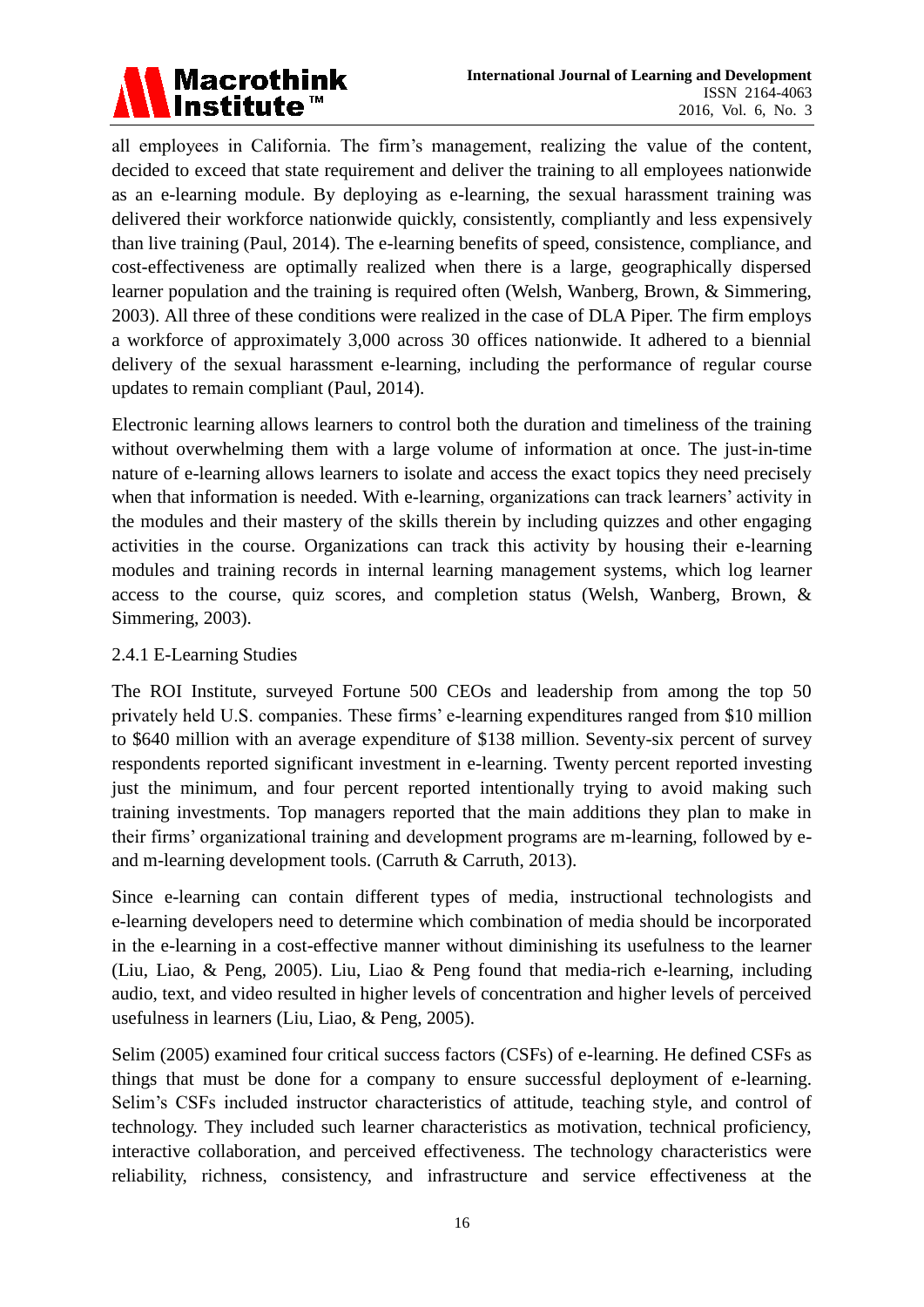

organization. Lastly, Selim included among the CSFs organizational support characteristics, such as availability of technical support and reliability of hardware and software.

Tzeng, Chiang, and Li (2007) examined the effectiveness of e-learning and found the present e-learning evaluation criteria lacking. Their evaluation model, for the purpose of organizational learning, promotes the utilization of adult learning theory in the development and evaluation of all manners of training (Tzeng, Chiang, & Li, 2007). Web design is a key component of e-learning since the learning management systems (LMS) containing the modules are usually housed on websites. These sites may be hosted internally as with UniversitySite and Blackboard LMS,on external websites like CustomGuide.com, or on external cloud platforms as with Canvas. Appropriate and useful design is important, both in the course and the LMS. They must be easily navigated, user-friendly, and fully functional (Paul, 2014).

Most e-learning is asynchronous, with a unidirectional information flow from the predesigned, prerecorded training module to the learner. E-learning can be more adaptive for the learner, within the developer's predetermined parameters. E-learners generally have the ability to start, stop, and resume the e-learning module as they wish. E- and mobile learners can take a break when they reach their maximum capacity of information retention for that period of time to avoid the information overload (Elwart, 2013) that can occur if learners lack autonomy over their training (Kruse, 2004).

In Rao's 2011 phenomenological study, survey participants were all experts in e-learning and organizational training and development across multiple industries. These respondents described "speed of delivery, cost effectiveness, uniformity of programs, updating and administering course content across the organization at a fraction of the cost and time compared to physical classroom learning as the driving force in implementing e-learning in their organizations" (Rao, 2011, p. 101).

According to Rao (2011), e-learning has emerged as a major differentiator amongst corporations to attract and retain the best talent, the source of competitive advantage. Among study participants, 67% felt that e-learning lacks the human touch that some learners expect, and many prefer, in learning environments. Those respondents felt that e-learning cannot provide opportunities for human interaction, debates, discussion, and knowledge sharing between learners and instructor. Advances in telecommunications and computer processing speeds have been able to better support multimedia e- and m-learning and improve the level of personal interaction among learners and instructors. Rao also suggested m-learning as an area of further research due to the fact that the technology is "very new and evolving" (Rao, 2011, p. 121).

Some studies have examined various aspects of e-learning delivery, but fewer have explored mobile learning. The ASTD (2013) published "Going Mobile" study about corporations' transition toward offering more mobile learning content, and Ally researched the evolution of e-learning to m-learning (2009). Since the two types of learning are so closely related, an e-learning study can easily be reproduced to explore m-learning. However, comparative studies are rare.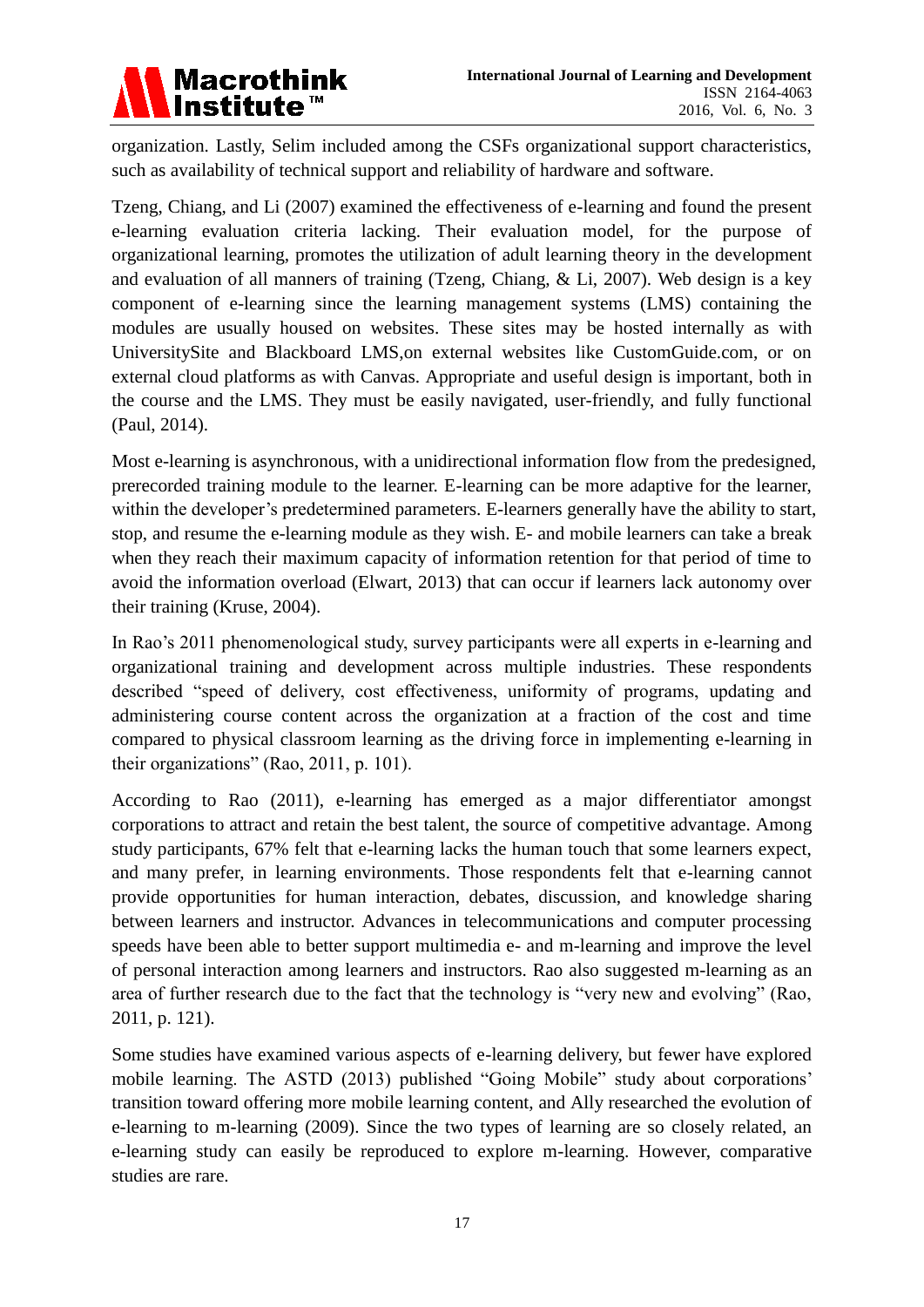

Russell's No Significant Difference (NSD) Phenomenon (1999) demonstrated that there is no significant difference in learner outcomes regardless of the medium of training delivery. These findings supported the use of e-learning to obtain the same training result at a lower cost (Strother, 2002) than FTF training. In his book, Russell analyzed 355 studies published over 70 years on topics related to workforce training and education. One consistent theme was identified. "No matter what or who is being taught, more than one medium will produce adequate learning results and we must choose the less expensive media or waste limited educational resources" (Russell, 1999, p.viii).

The benefits of utilizing different media for training delivery have primarily been economic, and the training outcomes via different delivery methods have been found in numerous studies to be statistically similar. Russell's book was published prior to the widespread emergence of m-learning. Therefore, it does not include that training method. This study includes examination of m-learning for the purpose of workforce training. Despite finding no significant difference in training effectiveness, Russell identified some advantages to the technological modalities. Using technology for the delivery of training allows companies to increase efficiency, bridge distance, and circumvent obstacles (Russell, 1999).

O'Dell's 2009 study examined different generations' satisfaction with computer-based training. The 250-person sample included employees of various companies throughout North America and across industries, including energy, medical, education, sales, government, insurance, finance, and manufacturing that were members of the ASTD and E-Learning Guild. Respondents answered questions about the learner interface, learning community, content, and the level of personalization of the training module. Among the four generations, Traditionalists, Baby Boomers, Generation X, and Millennials, the study confirmed no significant difference in mean satisfaction (O'Dell, 2009).

#### *2.5 Emergence of M-Learning*

Mobile learning has emerged as the next big wave in education for both companies and educational institutions (Abas, Peng, & Mansor, 2009). The use of e-learning, especially in organizations, outpaces the current academic research on the topic (DeRouin, Fritzsche, & Salas, 2005). There has been little formal research or exploration into m-learning as a method of training delivery.

Mobile learning is a new, highly specialized niche subset of e-learning. This creates the need to bring research up to the speed of practice. M-learning will continue to increase in popularity (Welsh, Wanberg, Brown, & Simmering, 2003). "Mobile devices are irrevocably changing corporate learning. The physical classroom and its virtual surrogate, the webinar, are not going away. Nor will formal e-learning courses disappear" (Roberts, 2012). Yet this "mobile explosion" requires corporate training professionals to rethink their course offerings and training delivery methods to create new learning content for delivery via mobile device (Roberts, 2012). Roberts (2012) suggested four best practices for designing mobile learning:

- 1. Divide training content into small segments.
- 2. Study learner interact with the training modules, and seize opportunities for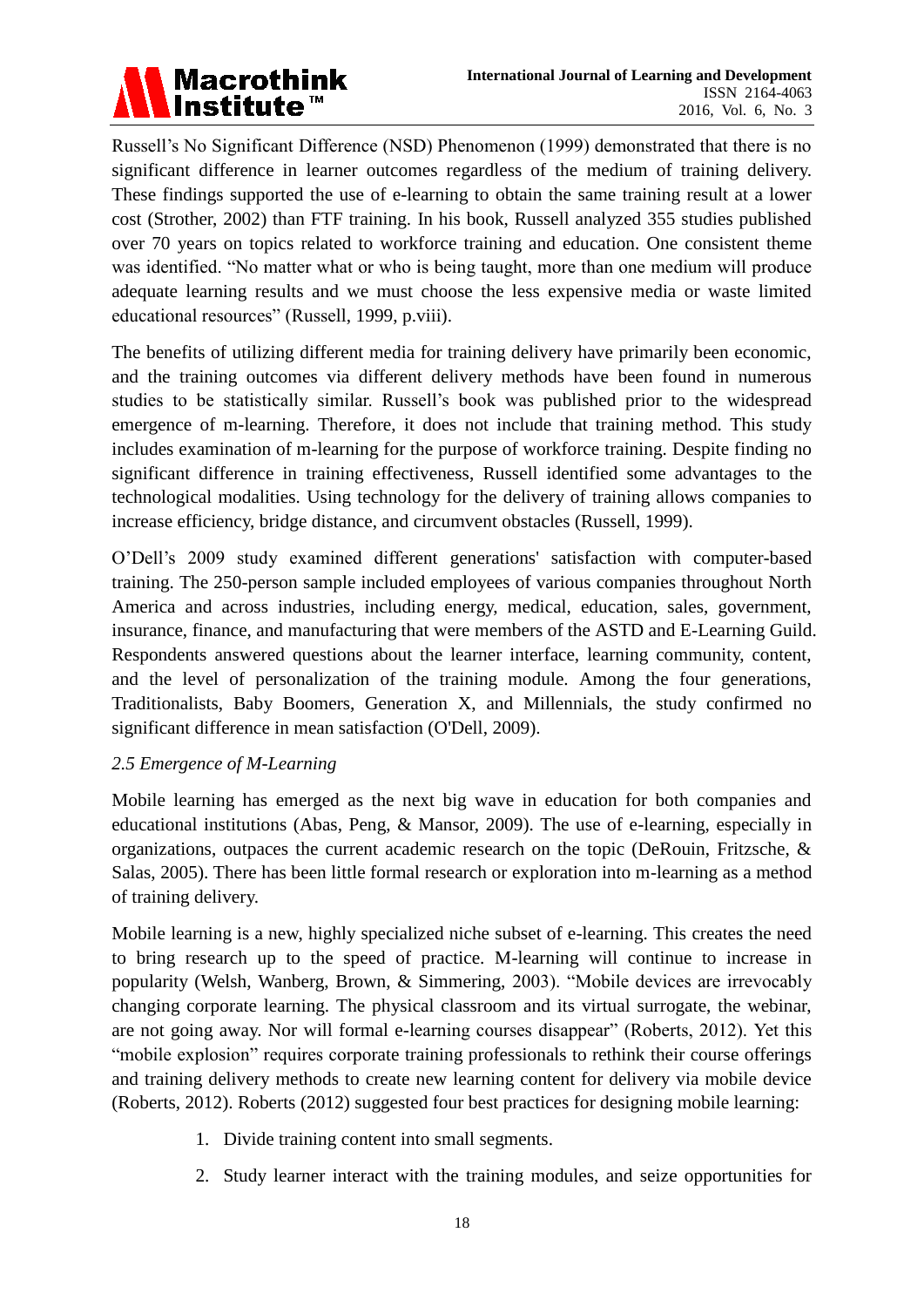

just-in-time learning.

- 3. Integrate social technologies to foster peer-to-peer learning.
- 4. Apply video gaming principles to foster increased learner engagement. (Roberts, 2012).

#### 2.5.1 M-Learning Studies

A recent ASTD survey determined that 57% of respondents predicted that their organizations would design training for delivery on mobile devices within the next three years. However, a mere 15% of respondents' employers were currently using mobile learning. The following year's survey revealed a dramatic increase. Then, 28% of percent of respondents confirmed that their organizations offer mobile learning. That ASTD report indicated that 59% of respondents developed mobile learning content internally in contrast to the 32% that procured mobile learning products and services externally (ASTD, 2013).

Survey respondents reported barriers to their implementation of mobile learning, depicted in (American Society for Training & Development, 2013). However, such barriers are applicable to almost any business function. They included budgetary constraints; security, legal, and policy concerns; lack of suitable IT infrastructure to support the new technology; and difficulty integrating into the LMS (ASTD, 2013).

Despite the perceived barriers to implementation, there were strong correlations between mobile learning formats, learning effectiveness, and market performance (ASTD, 2013). Most of the workforce development experts surveyed were "optimistic that mobile technologies will improve their organizational learning in coming years" (ASTD, 2013, p. 8). The vast majority of respondents, 89%, reported that mobile technology would improve learning in their organization from a moderate to a very high extent (ASTD, 2013).

In 2011, the U.S. Air Force tested the usefulness of three different mobile devices to provide a blended method of delivering the supplemental materials for technical training. They incorporated the iPod Touch, the HTC Touch Pro (smartphone), and the ASUS Eee Netbook (laptop). These devices were tested in Air Force Aerospace Ground Equipment (AGE) Apprentice courses, which teach aircraft maintenance personnel how to maintain and repair AGE (Moore, 2011).

The research sample consisted of 160 students in 16 classes at Sheppard Air Force Base in Texas. The devices were used to access course materials, including PowerPoint presentations, reference guides, diagrams, and in some cases to take notes and record video of lectures. Internet access was precluded from these devices. Quantitative data was collected via mid-course and final exams. Qualitative data was gathered through surveys given to both students and instructors to capture demographics, ease of use, satisfaction rates. Moore hypothesized that there was no significant difference between average test scores in each of the classes using digital devices and the control group, which was taught via face-to-face instruction, but received no device (Moore, 2011). The t-tests showed no significant difference between baseline and control group test scores in all but one class. Learners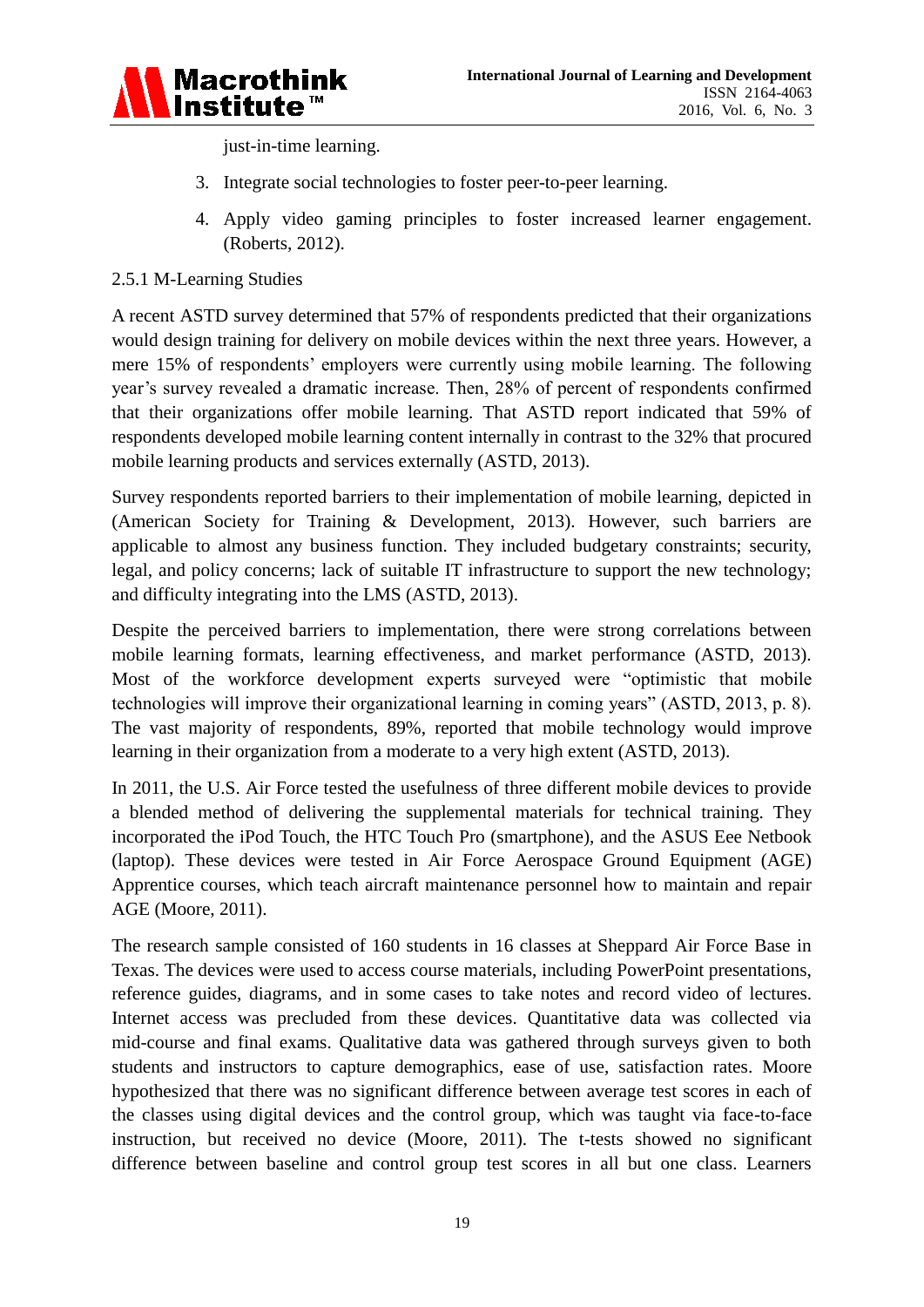

indicated similar levels of satisfaction for iPods and smartphones, but netbook users had higher levels of satisfaction than the users of other devices (Moore, 2011).

Williams (2009) examined the effectiveness of m-learning versus face-to-face (FTF) learning. The study sought to determine the effectiveness of each learning medium by evaluating learners' quiz scores in each module/session. Each was evaluated using a Media Comparison Study (MCS) model and the unified theory of acceptance and use of technology (UTAUT), a technology acceptance model. The key to effective m-learning lies in the application of instructional design methodologies to its development (Williams, 2009). Simply placing the lecture presentations and other reference materials on a mobile device, as in Moore's (2011) later study, is insufficient and "does not make for an instructionally sound classroom environment - virtual or not" (Williams, 2009, p. 45). Williams' (2009) quasi-experimental, pre-test, post-test study design involved a sample of 180 business information systems students. Face-to-face training participants performed significantly better (9%) than m-learners (Williams, 2009).

In 2007, Merrill Lynch piloted a mobile learning program called GoLearn. During the pilot, three Merrill Lynch University (MLU) courses were offered via Blackberry to over 2,100 investment bankers and support staff over seven weeks (Brown & Haag, 2011) to compare the effectiveness of m-learning to traditional e-learning (Stone, 2010). The goals of the pilot were to:

- Deliver m-learning that was as effective as e-learning, with effectiveness measured by learner test scores.
- Obtain 25% participation of the target sample group.
- Attain a 10% higher completion rate in 10% less time than learners trained via alternate methods (Brown & Haag, 2011).

Overall, the outcomes exceeded the goals of the pilot. Learners obtained higher scores in half the time, and the mobile learners completed their training twenty days earlier than those who trained via MLU (Brown & Haag, 2011, p. 15).

Brown, Haag (2011) and their Advanced Distributed Learning Team realized that senior management utilized the mobile training content the most. In the pilot, 317 employees completed over 704 training courses, and mobile learners achieved a 12% higher completion rate in 30% less time than the control group. Over 60% of the 2,100 employees accessed mobile learning content at least once during the seven-week pilot (Brown & Haag, 2011). The pilot group also gained approximately 4,270 hours of extra productivity by completing their training via mobile device (Stone, 2010).

As part of the Merrill Lynch pilot, a survey was distributed to participants and 170 responded. All respondents stated that they would complete mobile learning in the future. Over 75% of the respondents praised the mobile training for its convenience, effective time management, and the ability to receive training without distractions. Due to the massive success of their pilot, Merrill Lynch expanded their mobile training offerings to approximately 22,000 mobile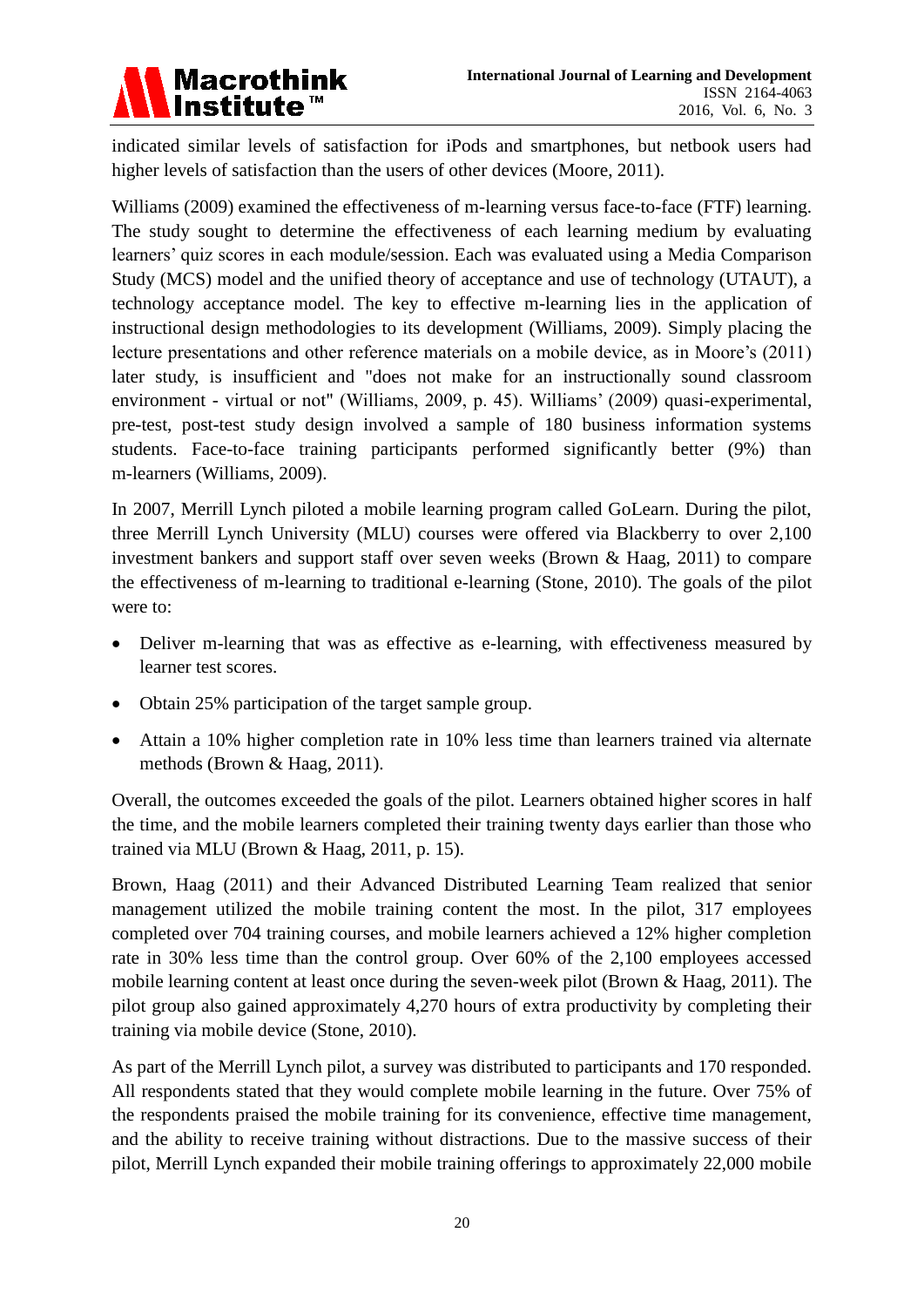

devices (Brown & Haag, 2011; Stone, 2010).

In many situations, learners will have very strong preferences for one training modality or another. Yet, despite preferences, it has been found that learners' perceptions of usefulness, ease of use, and societal norms are positively correlated with their adoption rates of mobile training. Additionally, those m-learning adoption rates are not affected by demographic characteristics, such as gender and age (Tan, Ooi, Sim, & Phusavat, 2011).

Input method is one factor that influences adoption rates of asynchronous mobile learning. When training involves learners making some contribution to a training forum, audio input resulted in increased learner perception of usefulness and ease of use, both of which are significant factors for adoption of mobile learning (Chang, 2010).

Little (2012) and Ramsay and Terras (2012) suggested best practices in m-learning design and deployment while presenting some challenges. The first challenge is that mobile learners need superior focus and attentional control in order to be effective learners in physical environments that may not be conducive to learning. The potential for distraction caused by social media places significant added strain on learners' attention (Terras & Ramsay, 2012). Another challenge is that in order to offer effective, user-accepted m-learning, new technology, techniques, and interoperability standards are needed. Previously accepted instructional design standards must also be revisited and aligned with organizational objectives (Little, 2012).

#### *2.6 Statement of the Problem*

There is little academic or practitioner literature on the impact of learner preference on performance. Yet, in practice, learner preference is a significant factor that managers and organizational training and development professionals consider when investing in training, and selecting the training delivery method. One groundbreaking recent study found the three primary training modalities: FTF, e-learning, and m-learning are equally effective. The same study encouraged managers to focus on other factors, such as cost and deployment speed, when selecting a training mode. (Paul, 2014) Yet, in practice managers do consider another factor in when choosing what training type to offer. Managers often consider learner preference for the training delivery method. Many learners will emphatically insist that they learn better in-person or online. Since it's already been determined that the training modalities are equally effective (Paul, 2014), it must now be determined whether learner preference influences their performance. This study fills a gap in the existing knowledge base by determining whether offering training in learners' preferred delivery method impacts their performance.

#### **3. Research Design**

This research explored the learners' preference for and performance in e-learning, m-learning, in and FTF training to determine whether learners perform better in training modules of their preferred format. The experiment required that each study participant complete a training module in one of the three modalities. Participants completed pre- and post-assessments to gauge knowledge gained and evaluate their performance through each delivery method.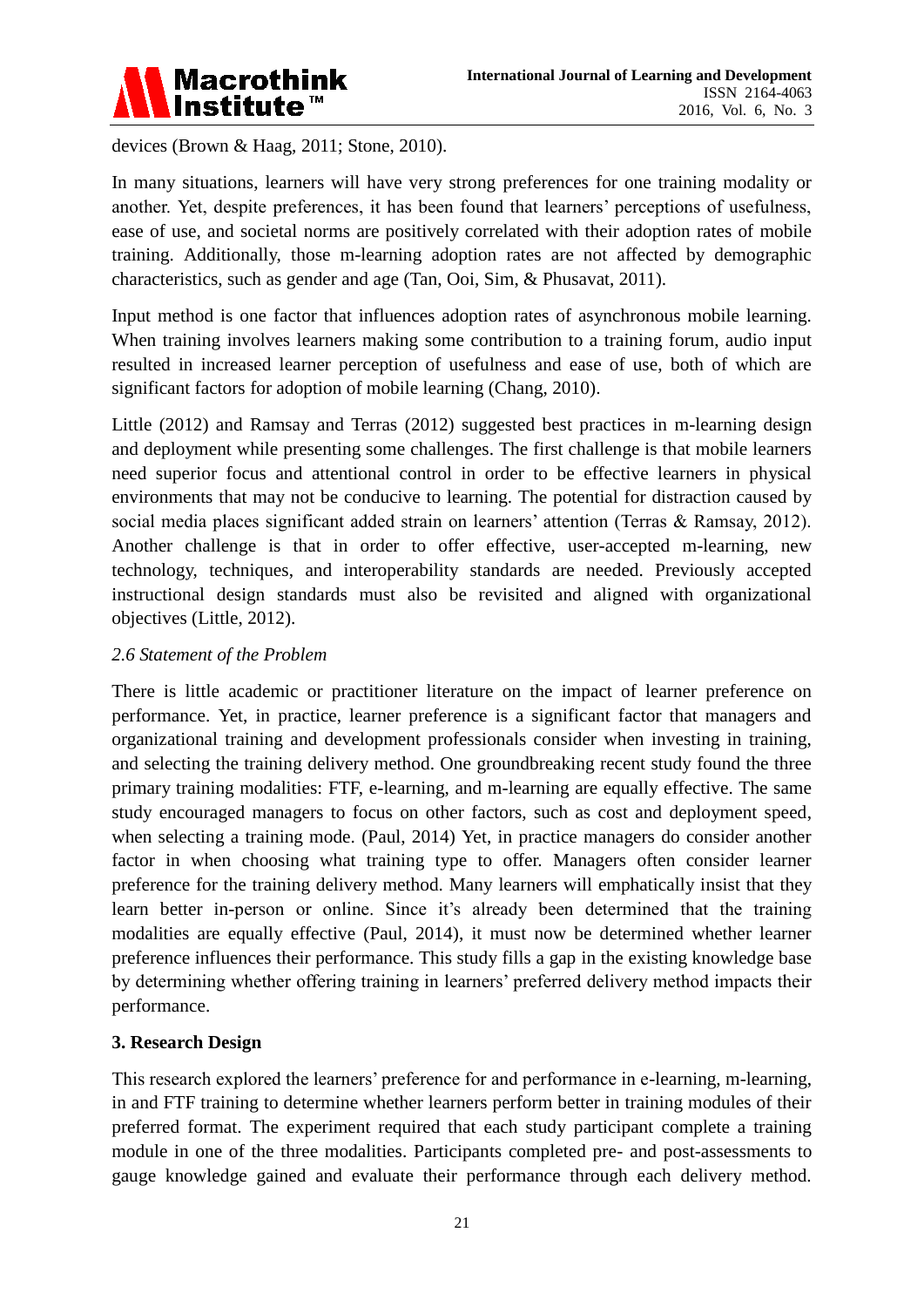

Questionnaires were also completed to capture learner training preferences and demographics. All training modules used in this study included key elements of effective instructional design. These media-rich modules incorporated audio, video, text, and engaging interactions between the learner and the module (Liu, Liao, & Peng, 2005).

This study sought to answer one main research question: Do learners perform differently in training modules of their preferred format? The independent variables in this experiment were the training modality utilized and the preferred method of training delivery, of which there were three types examined: e-learning, m-learning, and FTF. The dependent variable was the change in score between pre- and post-assessment. For statistical testing in this study, levels of significance (alpha  $= 0.05$ ) were reported in findings along with p-values. This study tested the following hypotheses:

 $H<sub>0</sub>$ : There is no difference in training performance between learners who were taught in their preferred format and those who were not taught in their preferred format.

H1: There is a difference in training performance between learners who were taught in their preferred format and those who were not taught in their preferred format.

Learner performance was measured as the change in score between pre- and post-assessment. Regarding the differential performance by learner training preference, this experiment tested the hypothesis that learner training preference does not impact performance.

#### **4. Methodology**

All learners in this study complete the same four steps. First, learners completed a 10-question pre-assessment to gauge their level of knowledge on the training topic. These pre-assessment scores also served as a baseline in determining the change in scores, or amount learned, between pre- and post-assessment. Pre-assessment and post-assessment questions were different to avoid programming responses but were constructed as a split half instrument totaling twenty questions demonstrated to measure learner performance.

For the second step, learners completed a brief training module. The multimedia training module was published to Blackboard in both mobile and e-learning formats. The training content, pre- and post-assessments, and survey were made available in Blackboard as part of a new course to which all study participants were enrolled. Participants who took the training from a desktop computer completed the standard e-learning module. Those who accessed the training from a mobile device (e.g.: smartphone, tablet, or laptop) completed the training module formatted for viewing on mobile devices. Learners in the FTF group received live training and complete the assessments and survey in hardcopy form. The training content and duration were the same for all study groups despite the different methods of delivery.

For the third step, learners completed a post-assessment in the same format as the pre-assessment with different questions that measured the same constructs. All learners completed the four steps of the study in sequence. Learners completed each assessment only once.

For the fourth step, participants completed a survey questionnaire to capture learner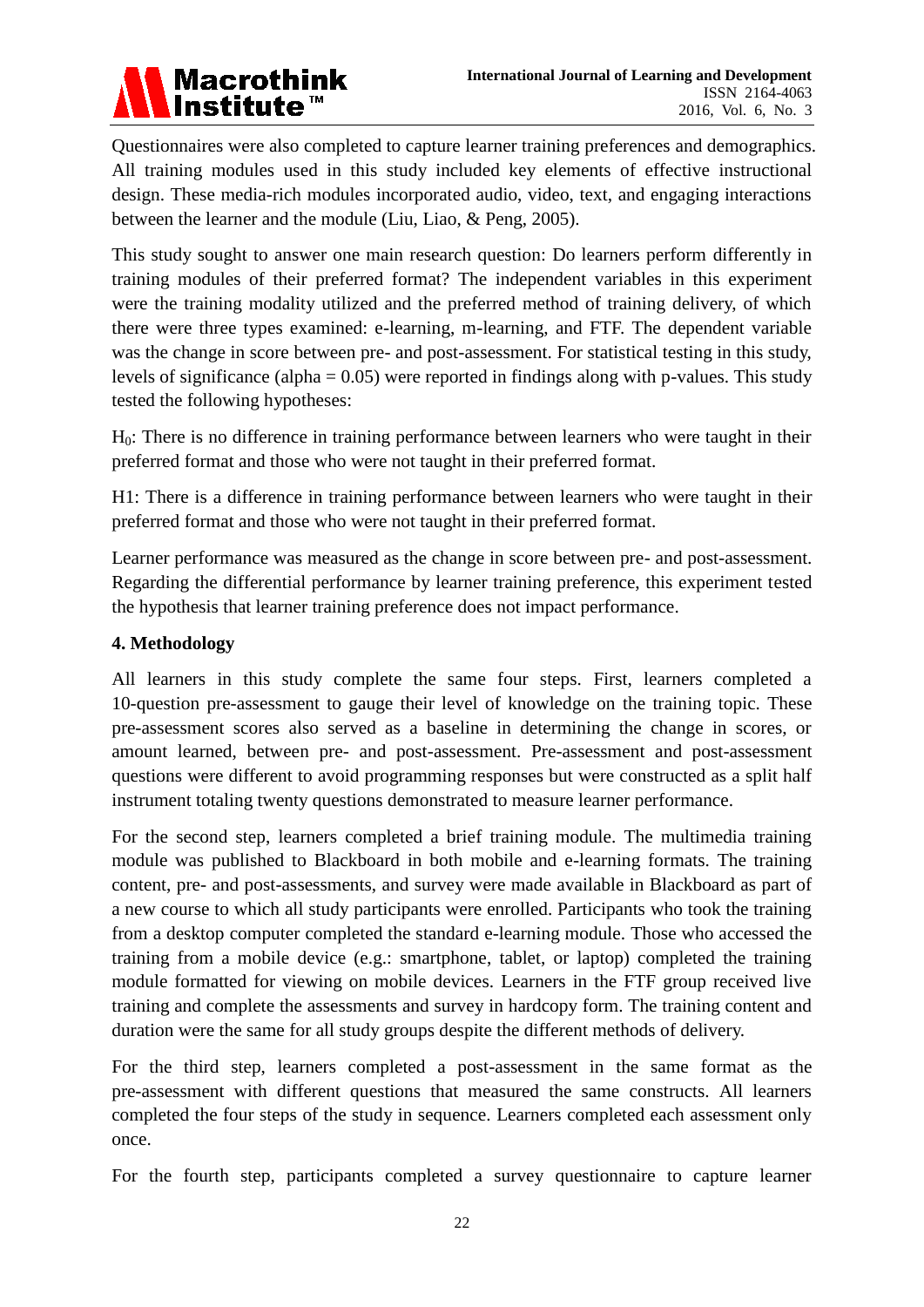# Macrothink<br>Institute™

preference, demographic data, past experience with e- and m-learning, as well as feedback about their experience in the training module. The survey questionnaire was largely based on Wang's E-learning Satisfaction Survey (Wang Y.-S. , 2003).

### 4.1 Sample

The sample for this experiment was comprised of 103 business students. The study utilized a non-random, convenience sampling approach (Cooper & Schindler, 2011). As Bryman (2012) stated "In the field of organizational studies it has been noted that convenience samples are very common and indeed are more prominent than samples based on probability sampling." Adler and Clark (2011) reported that 97% of sociological articles published between 2006 and 2008 were based on convenience sampling, and according to Iaonnidis (2005), as much as 90% of all published medical research involved neither large samples nor randomized studies(Ioannidis, 2005).

For this study, seven business classes were identified by the researcher. Each class was assigned a treatment: FTF, e-learning, or m-learning. The sample group  $(N=103)$  was comprised of undergraduate and graduate business students enrolled at comprehensive university in Maryland. All of the participants were over 18 years old. There were 64 women and 39 men in this sample. Eighty-two percent were employed at least part time, and all academic classifications were represented in the sample. Students were only allowed to participate in the study once in only one of the three experimental groups. The sample excludes any duplicates.

# *4.1 Learner Preference*

The 103 participants in this study were asked via survey questionnaire "How would you prefer to receive training?" Their responses indicated that despite showing no significant difference in performance among the training modalities, the majority of learners, 54%, still preferred traditional FTF instruction, while 42% preferred participating in training electronically. Of the 103 participants, 29% indicated that they would prefer to receive training on a mobile device. This is nearly three times the number of learners who preferred standard e-learning on a desktop computer. The four percent of participants who responded "Other" commented that they would prefer multiple methods of training delivery.

One prior study indicated that despite other factors including training preference, there was no significant difference in learner performance among the three training modalities (Paul, 2014). To further investigate whether an interaction exists between training preference and performance, a two-way ANOVA was performed. Table 4 shows the training groups' performance based on training preference. Learners who prefer e-learning learned more despite training modality, with a mean change in score of 38.46. Learners who prefer e-learning also earned the highest mean post-assessment score, 85.38.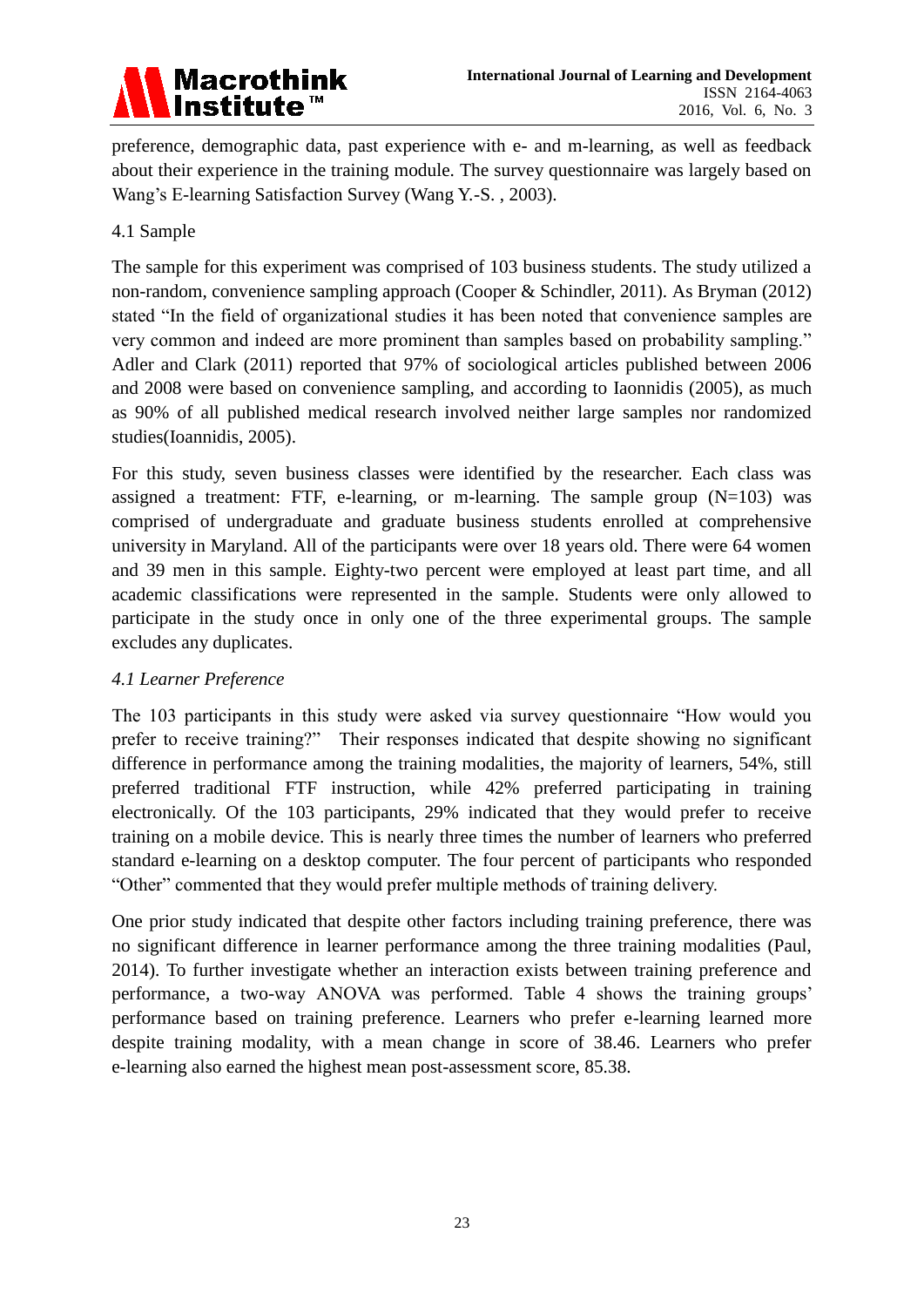

Table 1. Descriptive Statistics of Training Preference, Method, Post-Assessment Score, and Change in Score

| <b>Training Method</b> | <b>Training</b> | <b>Mean</b> Change | <b>Mean</b> | $\mathbf N$    |
|------------------------|-----------------|--------------------|-------------|----------------|
| <b>FTF</b>             | Other           | 50.00              | 100.00      | $\mathbf{1}$   |
|                        | <b>FTF</b>      | 28.80              | 81.60       | 25             |
|                        | M-Learning      | 11.11              | 56.67       | 9              |
|                        | Total           | 24.86              | 75.71       | 35             |
| E-Learning             | Other           | 10.00              | 70.00       | $\mathbf{1}$   |
|                        | <b>FTF</b>      | 30.00              | 75.00       | 22             |
|                        | E-Learning      | 37.50              | 85.83       | 12             |
|                        | M-Learning      | 37.14              | 90.00       | $\overline{7}$ |
|                        | Total           | 32.86              | 80.48       | 42             |
| M-Learning             | Other           | 30.00              | 85.00       | $\overline{2}$ |
|                        | <b>FTF</b>      | 21.11              | 91.11       | 9              |
|                        | E-Learning      | 50.00              | 80.00       | $\mathbf{1}$   |
|                        | M-Learning      | 20.71              | 85.00       | 14             |
|                        | Total           | 22.69              | 86.92       | 26             |
| Total                  | Other           | 30.00              | 85.00       | $\overline{4}$ |
|                        | <b>FTF</b>      | 28.04              | 80.54       | 56             |
|                        | E-Learning      | 38.46              | 85.38       | 13             |
|                        | M-Learning      | 21.67              | 77.67       | 30             |
|                        | Total           | 27.57              | 80.49       | 103            |

#### **5. Analysis of Results**

The test of between-subjects effects on change in score resulted in no main effect for training preference, training method or interaction;  $p > 0.05$  for all three. See Table 5. A similar test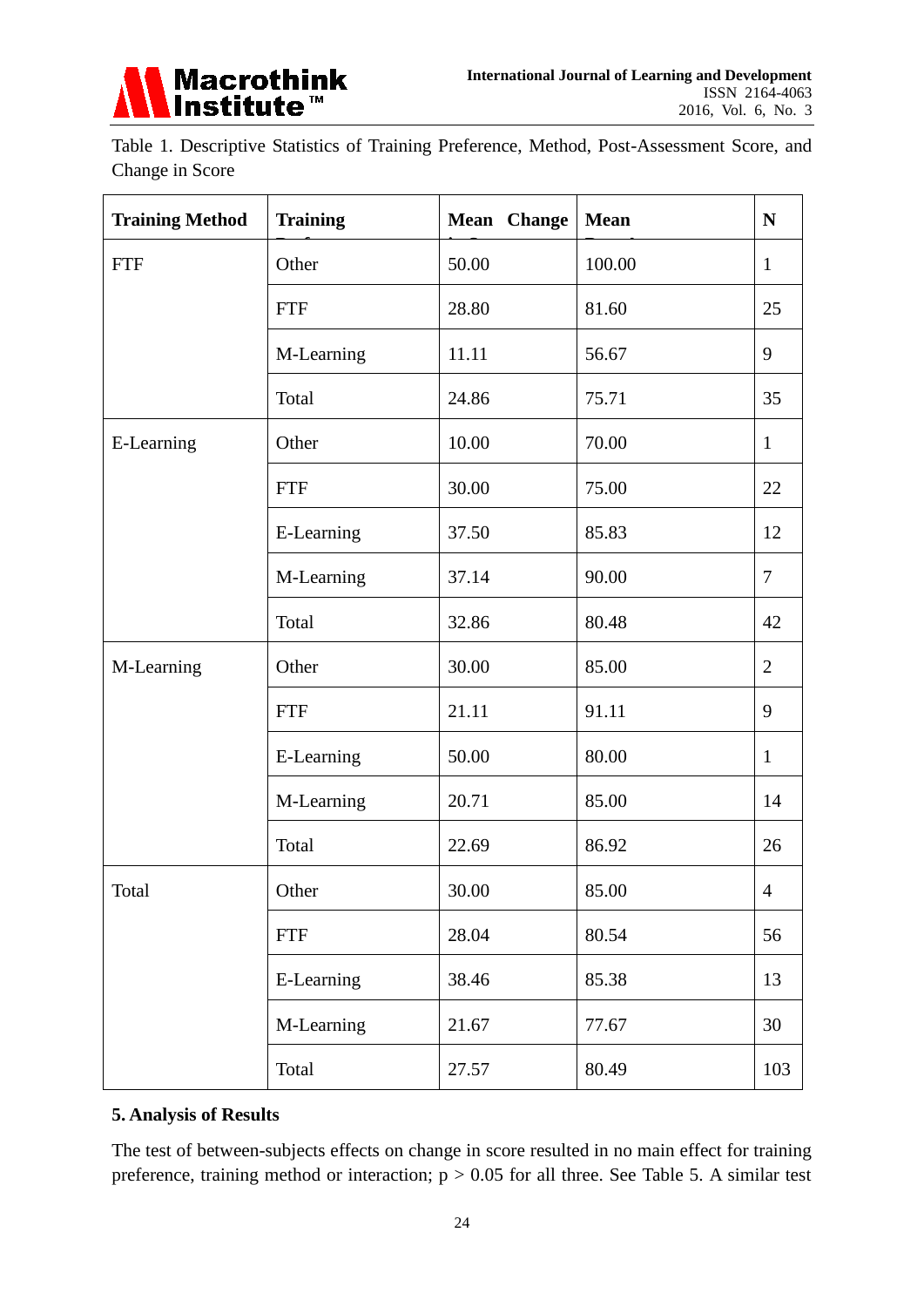

was conducted to identify an effect on post-assessment score. There were no main effects for training preference or training method;  $p > 0.05$ . However, there was a statistically significant interaction between training preference and training method on post-assessment performance;  $p = 0.045$ . See [Table 3.](#page-15-0) This suggests that delivering instruction via learners' preferred training method could impact their training performance.

Table 2. Two-Way ANOVA for Preference, Method, and Change in Score

| <b>Source</b>                | Sig. |
|------------------------------|------|
| <b>Training Method</b>       | .881 |
| Preference                   | .456 |
| Training Method * Preference | .353 |

<span id="page-15-0"></span>Table 3. Two-Way ANOVA for Preference, Method, and Post-Assessment Score

| <b>Source</b>                | Sig. |
|------------------------------|------|
| <b>Training Method</b>       | .792 |
| Preference                   | .756 |
| Training Method * Preference | .045 |

Of the sample of 103 study participants, 51, or 49.5% were trained in their preferred training format (PTM). Fifty-two, or 50.5%, were not trained in their preferred format (non-PTM). The the PTM group, scored better on the pre-assessment and post-assessment than the non-PTM group. See [Table 4. Training Performance Statistics for PTM and Non-PTM](#page-15-1)  [Groups](#page-15-1) They also high a greater change in score, indicating that they learned more and performed better based on the training intervention.

<span id="page-15-1"></span>Table 4. Training Performance Statistics for PTM and Non-PTM Groups

| <b>Preferred Training</b><br><b>Method</b> | N  | <b>Mean</b><br><b>Pre-Assessment</b> | <b>Mean</b><br><b>Post-Assessment</b> | <b>Mean</b><br><b>Change</b><br>in<br><b>Score</b> |
|--------------------------------------------|----|--------------------------------------|---------------------------------------|----------------------------------------------------|
| Non-PTM                                    | 52 | 51                                   | 78                                    | 27                                                 |
| <b>PTM</b>                                 | 51 | 55                                   | 84                                    | 29                                                 |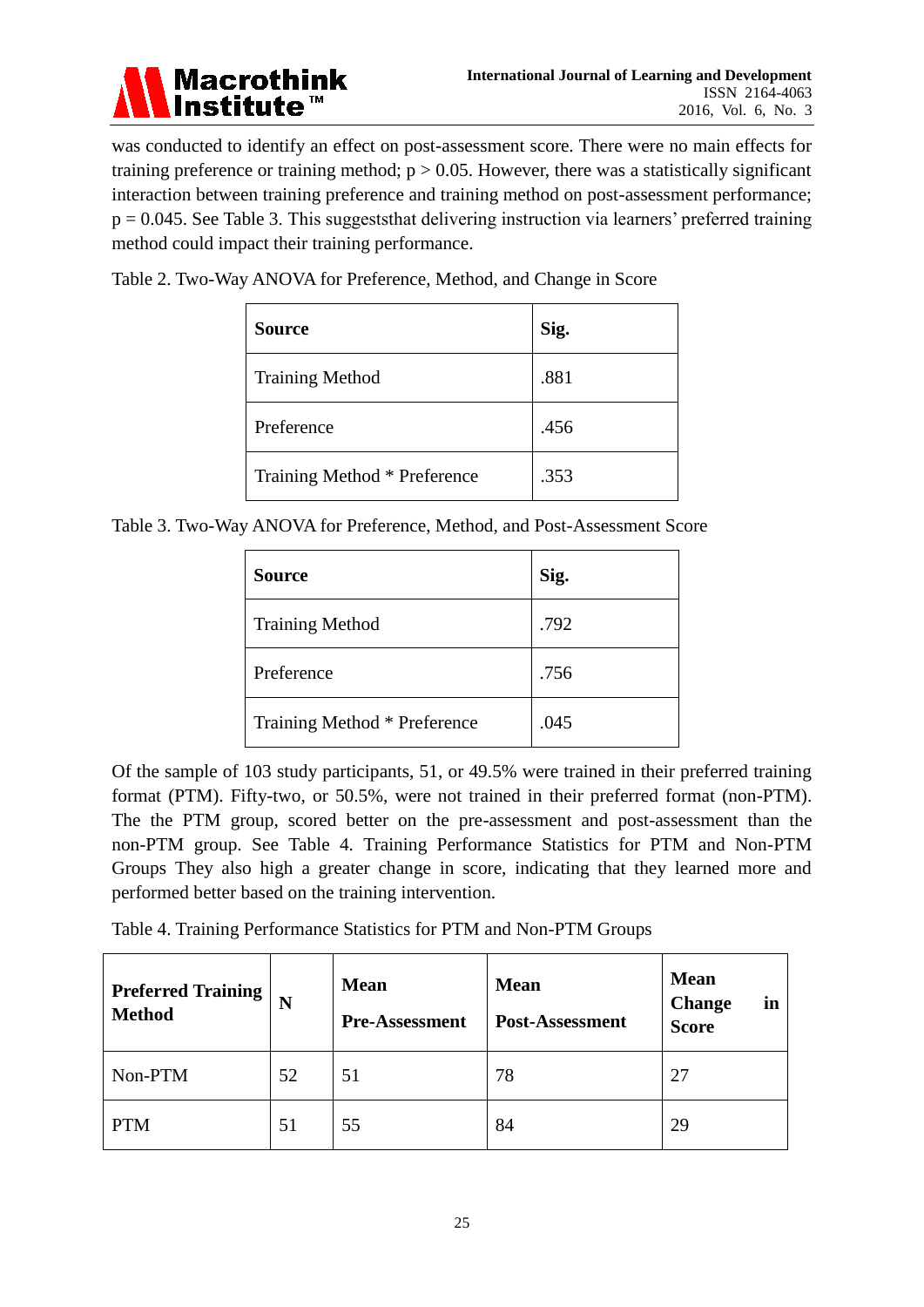

| ∠о<br>ັບ | <b>Grand Total</b> | 102<br>103 | 53 | 80 | ററ |  |
|----------|--------------------|------------|----|----|----|--|
|----------|--------------------|------------|----|----|----|--|

To test the study's hypothesis, a t-test was conducted to evaluate whether a significant difference exists in post assessment scores when learners are taught in their PTM. The mean post assessment score of the PTM group was not significantly different from the scores of those in the non-PTM group; p=0.337. See

[Table 5.](#page-16-0) An additional t-test was conducted to evaluate whether a difference exists in the change in score between the PTM group and non-PTM groups from the pre-to post-assessment. However, the difference in change in score was not statistically significant; p=0.672

<span id="page-16-0"></span>Table 5. Independent Samples T-Test for PTM and Non-PTM Post-Assessment

|                |                            |         |     | t-test for Equality of Means |                    |                          |
|----------------|----------------------------|---------|-----|------------------------------|--------------------|--------------------------|
|                |                            | t       | df  | Sig.<br>$(2-tailed)$         | Mean<br>Difference | Std. Error<br>Difference |
| Pre-Assessment | Equal variances<br>assumed | $-.965$ | 101 | .337                         | $-3.940$           | 4.082                    |

|  |  |  |  |  |  | Table 6. Independent Samples T-Test for PTM and Non-PTM Change in Score |  |
|--|--|--|--|--|--|-------------------------------------------------------------------------|--|
|--|--|--|--|--|--|-------------------------------------------------------------------------|--|

|                 |                            |         |     | t-test for Equality of Means |                    |                          |
|-----------------|----------------------------|---------|-----|------------------------------|--------------------|--------------------------|
|                 |                            | t       | df  | Sig.<br>$(2-tailed)$         | Mean<br>Difference | Std. Error<br>Difference |
| Change in Score | Equal variances<br>assumed | $-.424$ | 101 | .672                         | $-2.089$           | 4.921                    |

#### **6. Conclusion**

This study found no significant difference in training performance between learners who were trained in their preferred training method and those who were not. This information is valuable for organizational training professionals who must select which modality to utilize for their employees' training. Prior research has shown that the three training modalities are of equal effectiveness (Paul, 2014). This study supports Russell's No Significant Difference Phenomenon (1999) by establishing that whether training is delivered in FTF, e-learning or mobile learning format, it will be equally effective for all learners whether they prefer that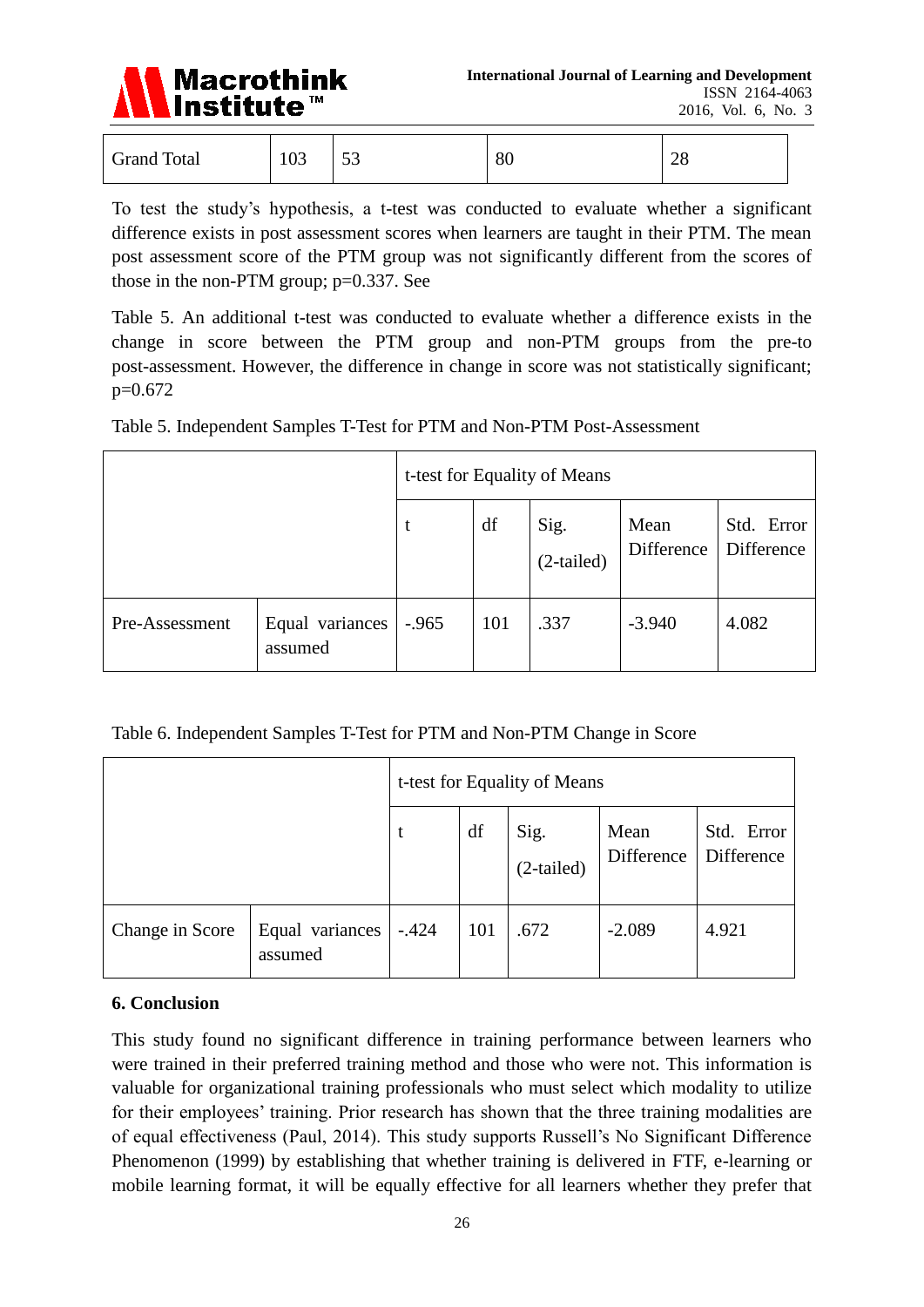

format or not.

Therefore, when evaluating which training modality to invest in, organizational training professionals should base their decisions not on effectiveness or learner preference, but on other factors. Those factors include but are not limited to cost, deployment time, and ease of implementation and revision. Further research should be conducted to explore these factors and how they differ among the training modalities.

#### **References**

Abas, Z. W., Peng, C. L., & Mansor, N. (2009). A Study of Learner Readiness for Mobile Learning at Open University Malaysia. IADIS International Conference Mobile Learning (pp. 151-157). Barcelona: International Association for the Development of the Information Society.

Ally, M. (2009). Mobile Learning: Transforming the Delivery of Education and Training. Edmonton: AU Press.

American Society for Training & Development. (2013). Going Mobile: Creating Practices That Transform Learning. Alexandria: ASTD Research.

American Society for Training and Development. (2006). Delivering Training: Module 2. Alexandria: ASTD Press.

Anderson, C. (2014, July). E-Learning Reaches a Milestone. Chief Learning Officer, pp. 44-46.

Barron, J. M., Berger, M. C., & Black, D. A. (1999). Do Workers Pay for On-the-Job Training? The Journal of Human Resources, 235-252.

Bersin, J. (2014, February 4). Spending on Corporate Training Soars: Employee Capabilities Now a Priority. Retrieved from Forbes.com: http://www.forbes.com/sites/joshbersin/2014/02/04/the-recovery-arrives-corporate-training-s pend-skyrockets/

Bolman, L. G., & Deal, T. E. (2008). Reframing Organizations: Fourth Edition. San Francisco: John Wiley & Sons, Inc.

Brown, J., & Haag, J. (2011). ADL Mobile Learning Handbook. Washington, DC: Advanced Distributed Learning.

Burgess, J. R., & Russell, J. E. (2003). The Effectiveness of Distance Learning Initiatives in Organizations. Journal of Vocational Behavior, 289-303.

Business and Legal Resources. (2011, March 14). Advantages and Disadvantages of Classroom Training. Retrieved from HR.BLR.com: http://hr.blr.com/HR-news/Staffing-Training/Employee-Manager-Training/Advantages-and-D isadvantages-of-Classroom-Training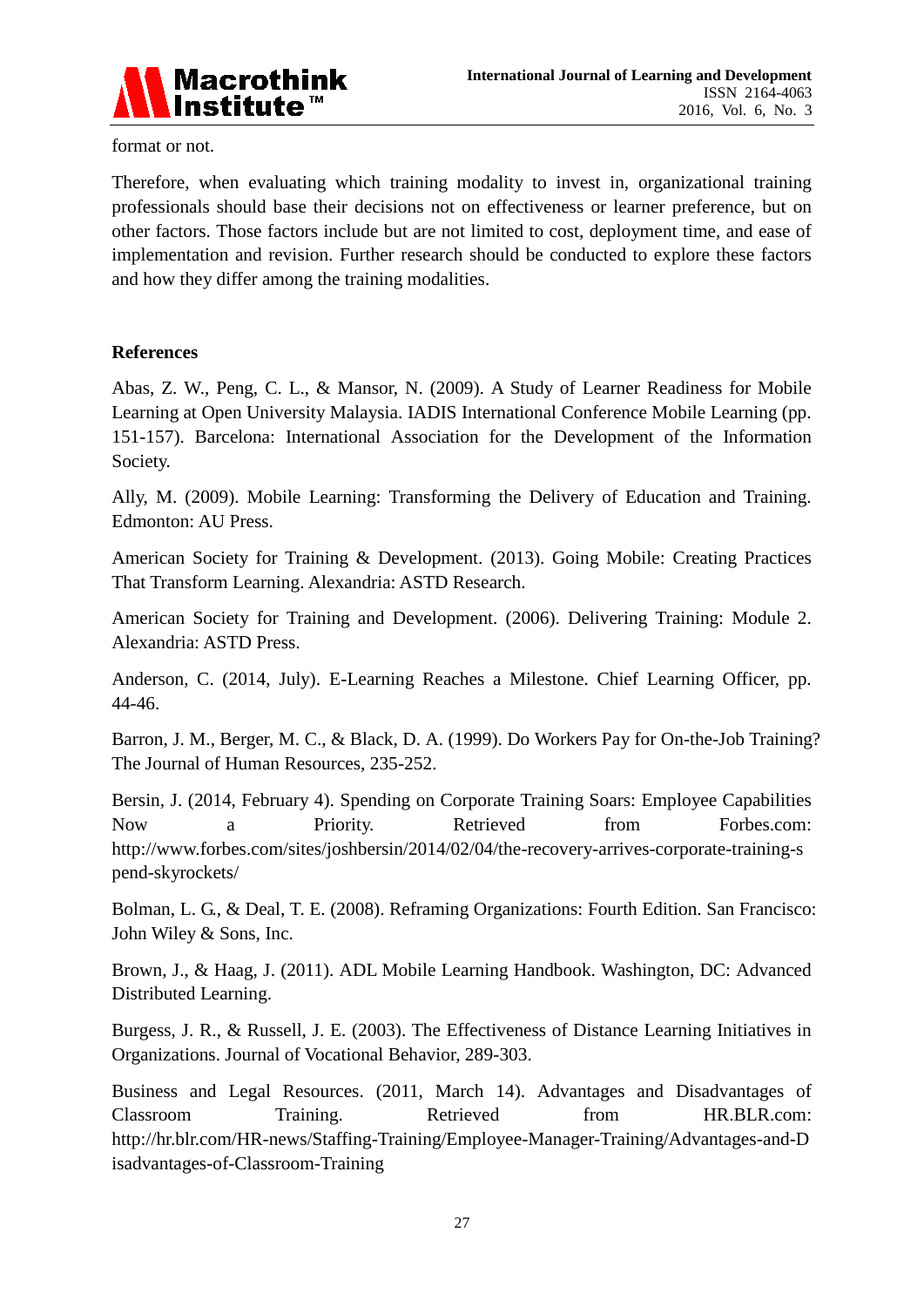

Carruth, P. J., & Carruth, A. K. (2013). Educational and Financial Impact of Technology on Workforce Development. American Journal of Business Education, 513 - 520.

Chang, C.-K. (2010). Acceptability of an Asynchronous Learning Forum on Mobile Devices. Behaviour & Information Technology, 23-33.

Cooper, D. R., & Schindler, P. S. (2011). Business Research Methods, 11th Edition. New York: McGraw-Hill/Irwin.

DeRouin, R. E., Fritzsche, B. A., & Salas, E. (2005). E-Learning in Organizations. Journal of Management, 920-940.

Elwart, S. (2013, January 13). Information Overload Making Your Head Explode. Retrieved July 26, 2013, from WND.com: http://www.wnd.com/2013/01/information-overload-making-your-head-explode/

Gaither, K. A. (2009). Comparing the Perceived Effectiveness of E-Learning and Traditional Training in the Business Environment. Ann Arbor: ProQuest.

Ioannidis, J. P. (2005, August 30). Why Most Published Research Findings are False. Retrieved from FLOSMedicine.org: http://www.plosmedicine.org/article/info%3Adoi%2F10.1371%2Fjournal.pmed.0020124

Kelley, E. (2014, July 14). Why Employee Development is Important. Retrieved from Business2BusinessCommunity.com:

http://www.business2community.com/human-resources/employee-development-important-09 38005?cm\_mmc=membership-\_-buzz-\_-email-\_-jm-2014.07.21.TheBuzz&vendor=bronto&c ategory=email&placement=marketing&email=tyechiapaul%40gmail.com&utm\_medium=em ail&utm\_source=br

Kruse, K. (2004, November 14). What are "Synchronous" and "Asynchronous" Training? Retrieved July 26, 2013, from MSMC.la.edu: http://www.msmc.la.edu/include/learning\_resources/online\_course\_environment/async\_sync. pdf

Little, B. (2012). Effective and Efficient Mobile Learning: Issues and Tips for Developers. Industrial and Commercial Training, 402-407.

Liu, S.-H., Liao, H.-L., & Peng, C.-J. (2005). Applying the Technology Acceptance Model and Flow Theory to Online E-Learning Users' Acceptance Behavior. Issues in Information Systems, 175-181.

Lundquist, T. (2009). Profiscience Partners Download Center. Retrieved July 26, 2013, from www.profiscience.com: http://www.profiscience.com/Downloads.aspx

Meister, J. C. (1998, November). Ten Steps for Creating a Corporate University. Training & Development, pp. 38-42.

Moore, B. M. (2011). Evaluating and Blending Multimedia Mobile Applications into Technical Training. Ann Arbor: ProQuest, LLC.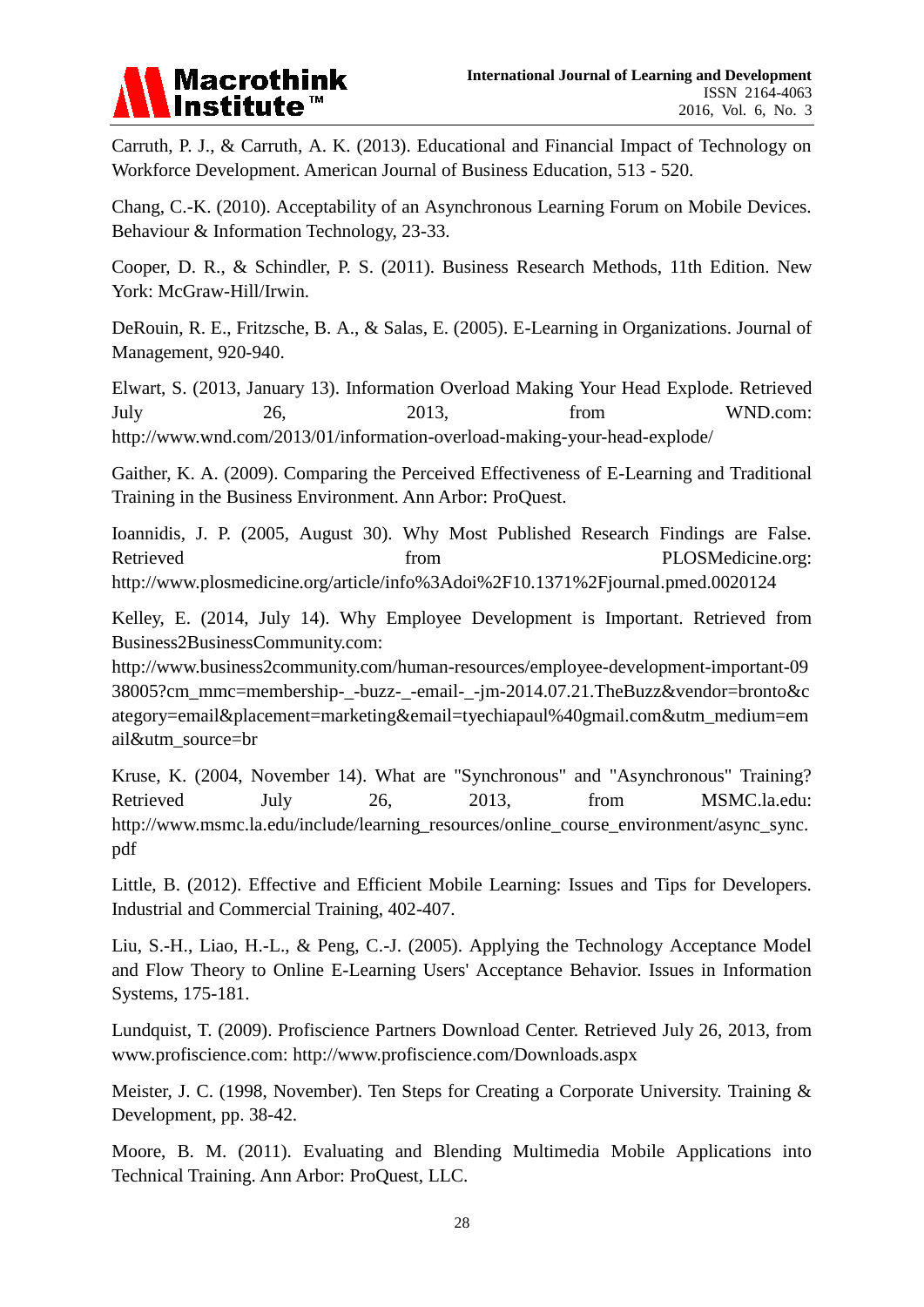

O'Dell, T. (2009). Generational Differences in Satisfaction with E-Learning in a Corporate Learning Environment. Ann Arbor: ProQuest, LLC.

Paul, T. V. (2014). An Evaluation of the Effectiveness of E-Learning, Mobile Learning, and Instructor-Led Training in Organizational Training and Development. Hampton: ProQuest.

Phillips, J. J. (2003). Return on Investment in Training and Performance Improvement Programs Second Edition. New York: Butterworth - Heinemann.

Rao, S. R. (2011). Global E-Learning: A Phenomenological Study. Fort Collins: Colorado State University.

Roberts, B. (2012, August). From E-Learning to Mobile Learning. HR Magazine, pp. 61-65.

Russell, T. L. (1999). The No Significant Difference Phenomenon. Raleigh: North Carolina State University.

Stacy, M., & Taylor, R. P. (2010, September 29). Delivering a Transformational L&D Strategy. Retrieved July 25, 2013, from www.slideshare.net: http://www.slideshare.net/humancapitalmedia/delivering-a-transformationalld

Stern, G. M. (2011, May 27). Company Training Programs: What are they Really Worth? Retrieved July 25, 2013, from CNN Money: http://management.fortune.cnn.com/2011/05/27/company-training-programs-what-are-they-re ally-worth/

Stone, T. (2010). A Guide for CLOs and Training Managers. Rochester: Element K Corporation.

Strother, J. (2002). An Assessment of the Effectiveness of E-Learning in Corporate Training Programs. International Review of Research in Open and Distance Learning.

Tan, G. W.-H., Ooi, K.-B., Sim, J.-j., & Phusavat, K. (2011). Determinants of Mobile Learning Adoption: An Empirical Analysis. Journal of Computer Information Systems, 82-91.

Terras, M. M., & Ramsay, J. (2012). The Five Central Psychological Challenges Facing Effective Mobile Learning. British Journal of Educational Technology, 820-832.

Walvoord, B. E. (2010). Assessment Clear and Simple: A Practical Guide for Institutions, Departments, and General Education (2nd ed.). San Francisco: Jossey-Bass.

Wang, G. G., Sun, J. Y., Li, J. J., & Xuejun, Q. (2008). Exploring the Corporate University Phenomenon. Academy of Human Resource Development International Research Conference. Panama City: Academy of Human Resource Development.

Wang, Y.-S. (2003). Assessment of Learner Satisfaction with Asynchronous Electronic Learning Systems. Information and Management, 75-86.

Welsh, E. T., Wanberg, C. R., Brown, K. G., & Simmering, M. J. (2003). E-learning: Emerging Uses, Empirical Results, Future Directions. International Journal of Training and